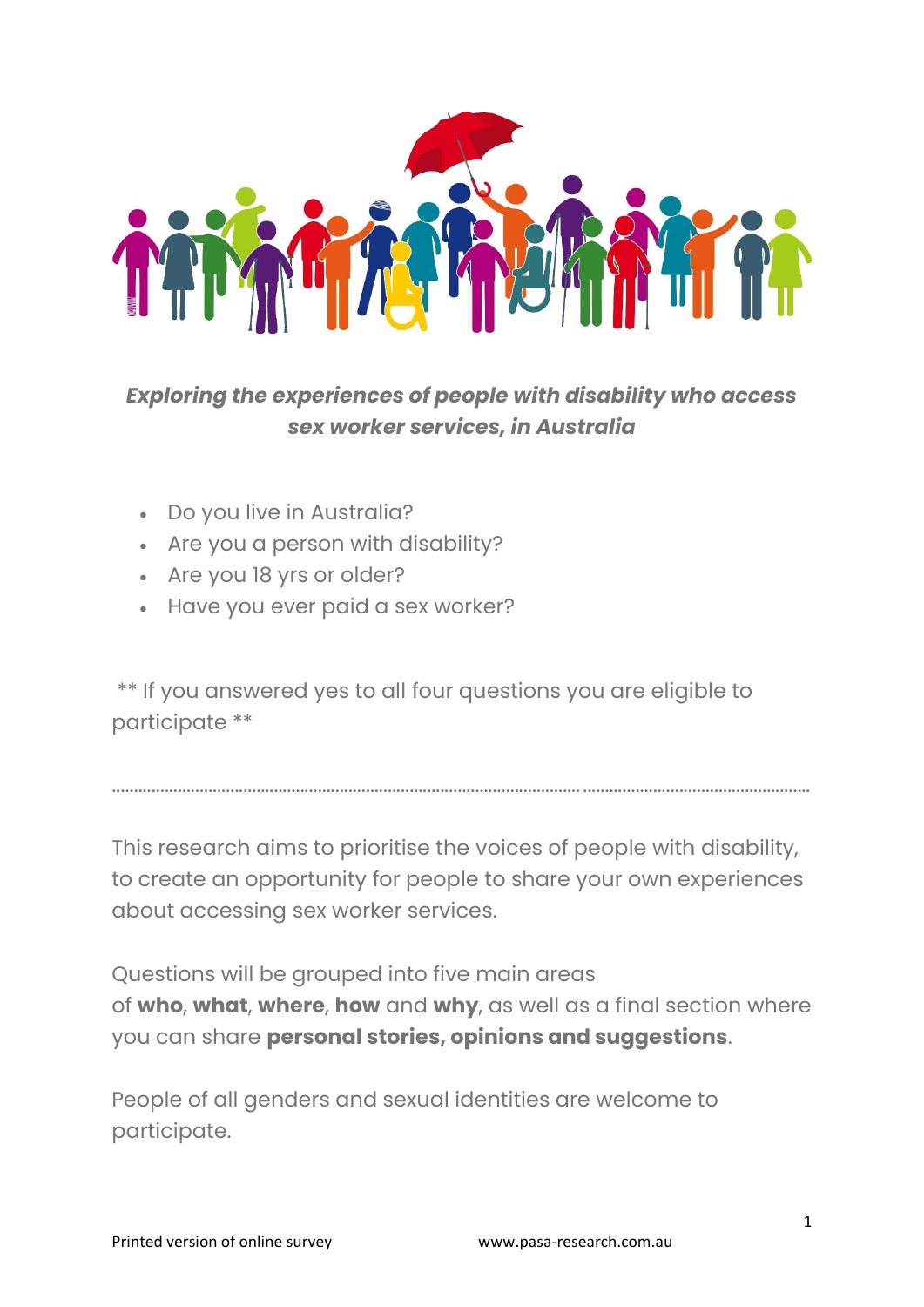This survey asks you about your personal experiences.

It is up to you how much information you wish to share.

You are not required to provide any personally identifying information.

Your responses are anonymous so can never be linked back to you.

All information about why the research is being done and what it will involve is provided in the **Participant Information Sheet**.

You give consent to participate in the survey when you send it back. It is free to send it in the mail. No stamp needed.

As it is anonymous, once you submit your answers they cannot be withdrawn.

If you need more space, please use extra paper and attach to this survey

#### **The closing date for this survey is 1st November 2022**

All information about this research project can be found on the website: **[www.pasa-research.com.au](http://www.pasa-research.com.au/)**

………………………………………………………………………………………………………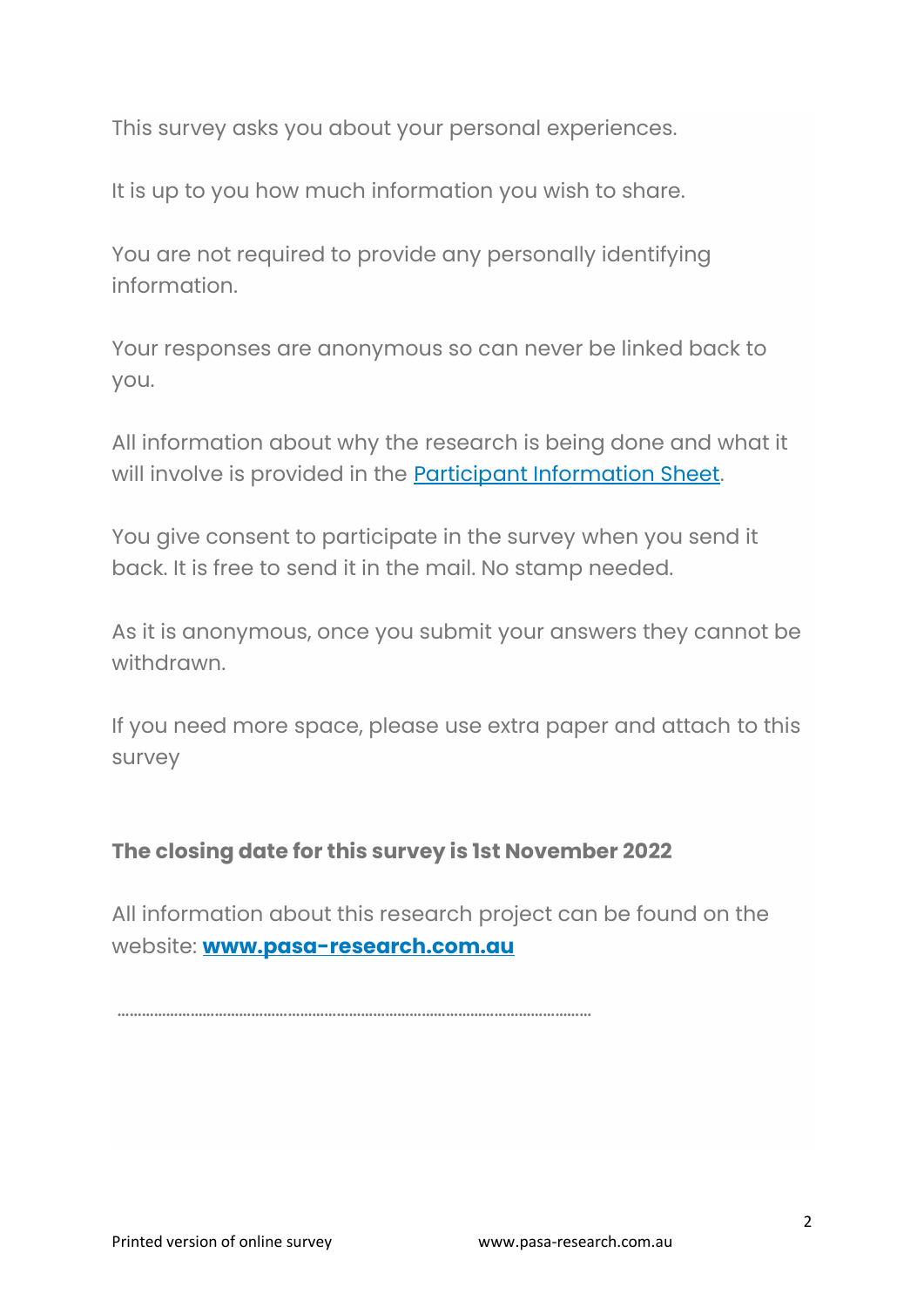### **Interview option**

The researcher is also wanting to interview 10-20 people throughout Australia.

The interview will be an opportunity to expand on the answers you have given in this survey, especially if you have had many experiences with different sex workers. You can also provide other information for this research that wasn't asked in the survey.

If you are eligible and interested, you can fill out the form at the end of this printed survey and send back to the researcher in a separate envelope.

#### **Your survey answers will not be linked to your contact details.**

**......................................................................................................................**

#### **Go in the draw to win 1 of 4 x \$100 eGift vouchers**

Everyone who completes this survey can enter the draw to win 1 x 4 eGift Vouchers worth \$100 each (physical gift cards can also be sent if they are easier for people to use).

There is a form to fill out at the end of this survey to enter the draw.

#### **Your survey answers will not be linked to your contact details.**

**......................................................................................................................**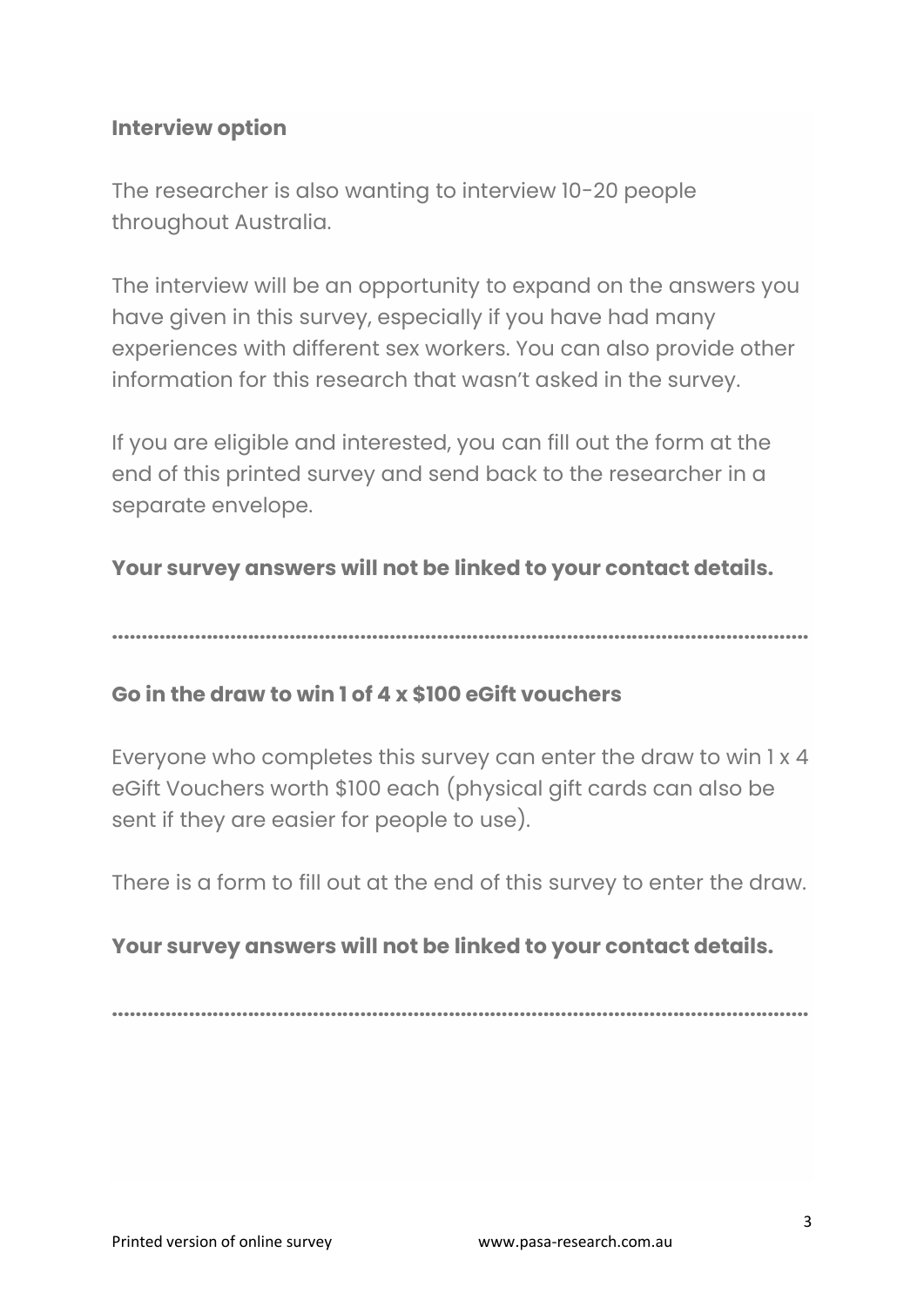#### **START OF SURVEY**

# **Eligibility Questions**

**Do you identify as a person with disability?**

- $\sim$  No
- Yes

**How would you describe your disability/s?**

**Have you paid for sexual services from a sex worker, in Australia?**

- Yes
- $\bullet$   $\circ$  No

# **Section 1. WHO (demographics)**

The following 8 questions are questions about yourself

**What is your age? (tick or circle correct answer)**

- $18-19$
- $\cdot$  20-24
- $25-29$
- $30-34$
- $935-39$
- $940-44$
- $945-49$
- $50-54$
- $55-59$
- $60-64$
- $65-69$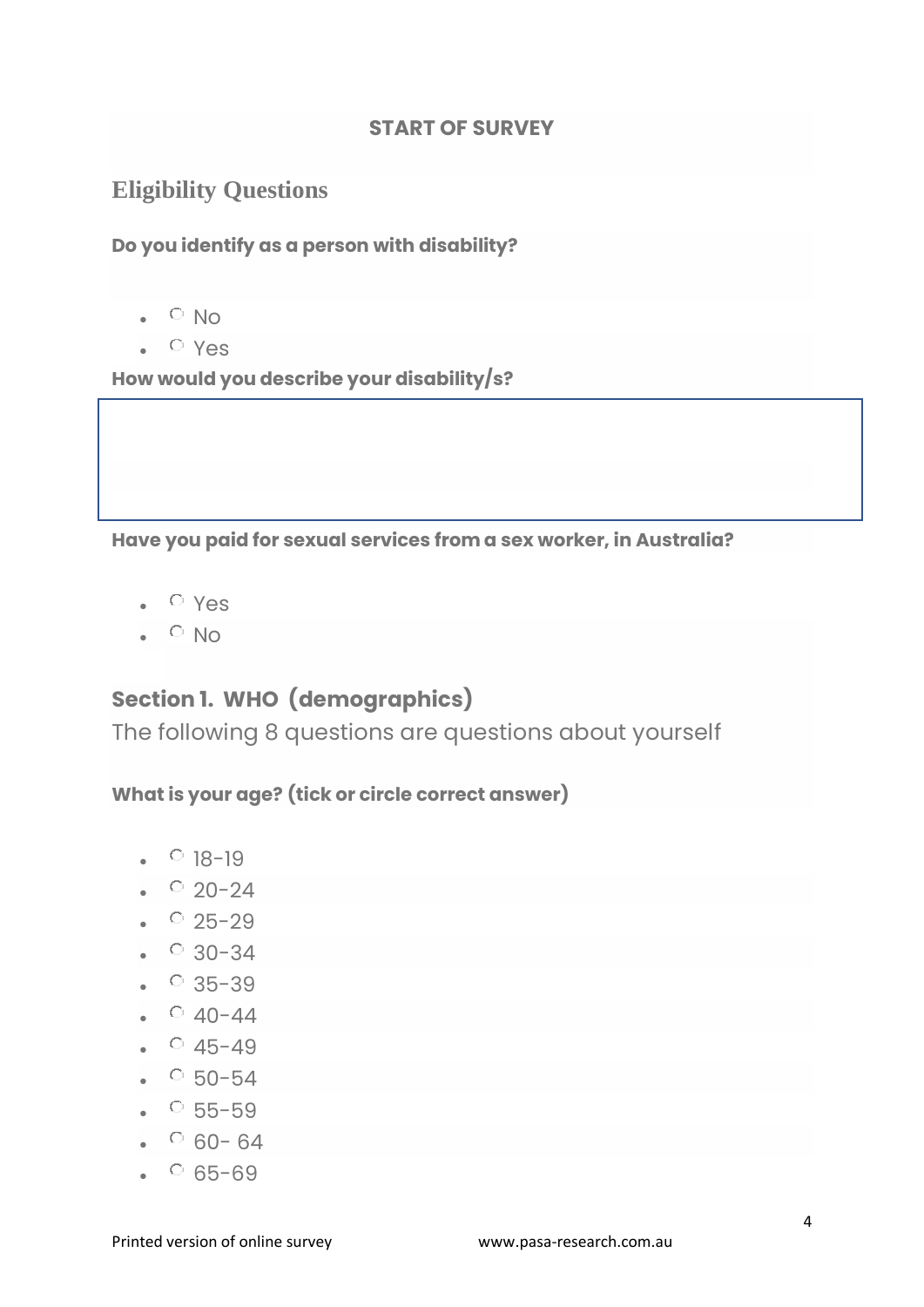- $070 74$
- $075 80$
- $\degree$  80-84
- $85-89$
- $90-94$
- $95-99$
- $\bullet$  0 100+

#### **What State or Territory do you live in? (tick or circle correct answer)**

- **C** Australian Capital Territory (ACT)
- O New South Wales (NSW)
- O Northern Territory (NT)
- **Queensland (QLD)**
- $\bullet$  South Australia (SA)
- O Tasmania (TAS)
- O Western Australia (WA)
- <sup>O</sup> Victoria (VIC)

#### **Do you identify as Aboriginal and/or Torres Strait Islander? (tick or circle correct answer)**

- $\bullet$   $\circ$  Yes
- $\bullet$   $\circ$  No
- $\bullet$   $\circ$  Prefer not to say

## **Do you identify as a person who is culturally and/or linguistically diverse (CALD)?**

#### **(tick or circle correct answer)**

- $\bullet$   $\circ$  Yes
- $\cdot$  O No
- $\bullet$  Prefer not to say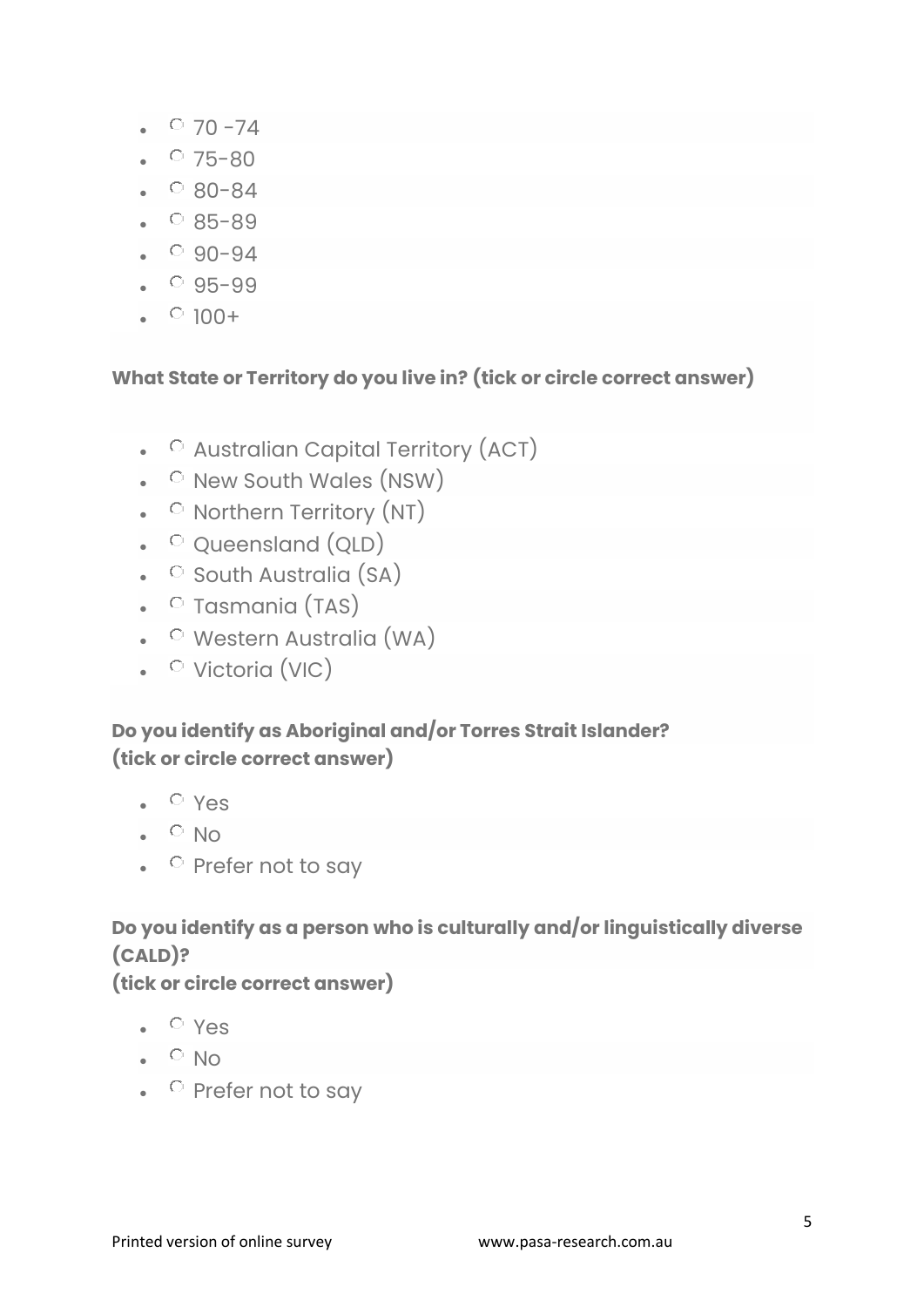#### **If yes, what best describes your family background? (Select all that apply)**

Tick all the boxes that are right for you

- $\Box$  Aboriginal and/or Torres Strait Islander
- $\Box$  Australian or New Zealander
- $\blacksquare$  Caribbean
- $\bullet$   $\Box$  Central American
- Central Asian
- $\blacksquare$  Chinese
- $\bullet$   $\Box$  Eastern European
- $\blacksquare$  Indian
- **D** Japanese
- $\blacksquare$  Korean
- $\blacksquare$  Middle Eastern
- $\blacksquare$  North African
- $\Box$  North American
- $\Box$  Northern European
- $\bullet\quad \Box$  Oceania (Melanesian, Micronesian, Polynesian)
- $\bullet$   $\Box$  Pacific Islander
- $\square$  South East Asian
- $\bullet$   $\Box$  South American
- $\square$  Sub Saharan African
- $\bullet$   $\Box$  United Kingdom/Ireland
- $\Box$  Western European
- $\Box$  Prefer not to say
- Any others? …………………………………………………………………

#### **What was your sex recorded at birth? (tick or circle correct answer)**

- $\bullet$   $\circ$  Male
- $\bullet$  Female
- Other ………………………………………………………………………
- $\bullet$  Prefer not to answer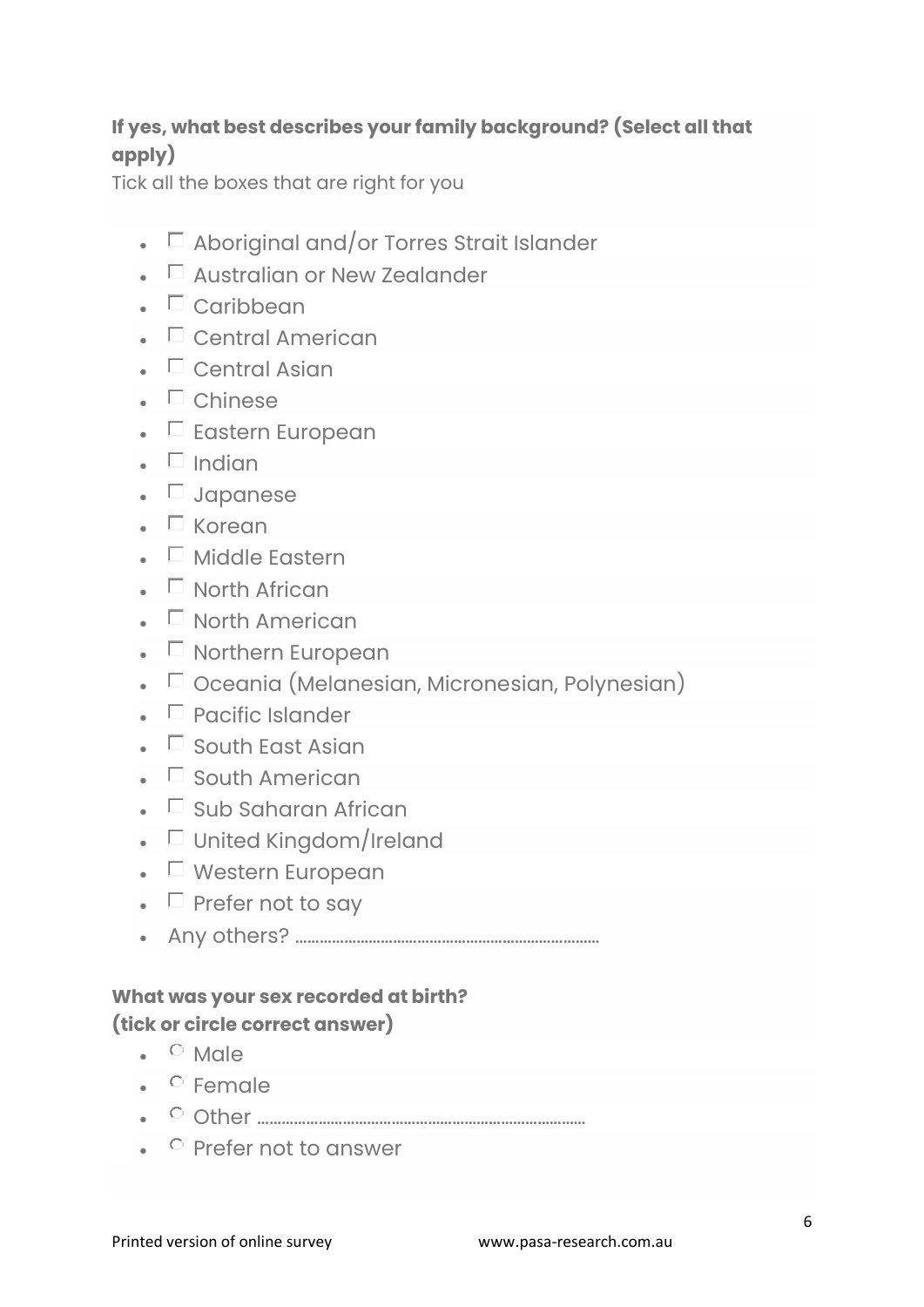**How do you describe your gender? (tick or circle correct answer)** (Gender refers to current gender, which may be different to sex recorded at birth and may be different to what is indicated on legal documents).

- $\bullet$   $\circ$  Man or male
- Woman or female
- $\bullet$   $\circ$  Non-binary
- I use a different term (please specify)………………………………………………
- $\bullet$   $\circ$  Prefer not to answer

#### **What is your sexuality? (tick or circle correct answer)**

- $\square$  Straight (heterosexual)
- $\blacksquare$  Gav
- $\blacksquare$  Lesbian
- $\bullet$  **Bisexual**
- $\bullet$   $\Box$  Pansexual
- $\blacksquare$  Asexual
- $\blacksquare$  Oueer
- I use a different term (please specify) ………………………………..
- $\Box$  Don't know / questioning
- $\Box$  Prefer not to answer

#### **What are your living arrangements? (tick or circle correct answer)**

- $\bullet$   $\Box$  I live alone
- $\bullet$   $\Box$  I live with my parents
- $\Box$  I live with my partner /wife/ husband/ girlfriend/ boyfriend
- $\Box$  I live with my offspring (ie. son / daughter)
- $\Box$  I live with my sibling/s (ie. sister / brother)
- $\Box$  I live with flatmates / friends
- $\bullet$   $\Box$  live in supported accommodation
- $\bullet$   $\Box$  I live in a group home
- $\bullet$   $\Box$  I live in a boardina house
- $\blacksquare$  I live in a retirement home
- $\bullet$   $\Box$  I live in a nursing home
- Other (please specify) ………………..………………………………………………..
- $\bullet$   $\Box$  Prefer not to answer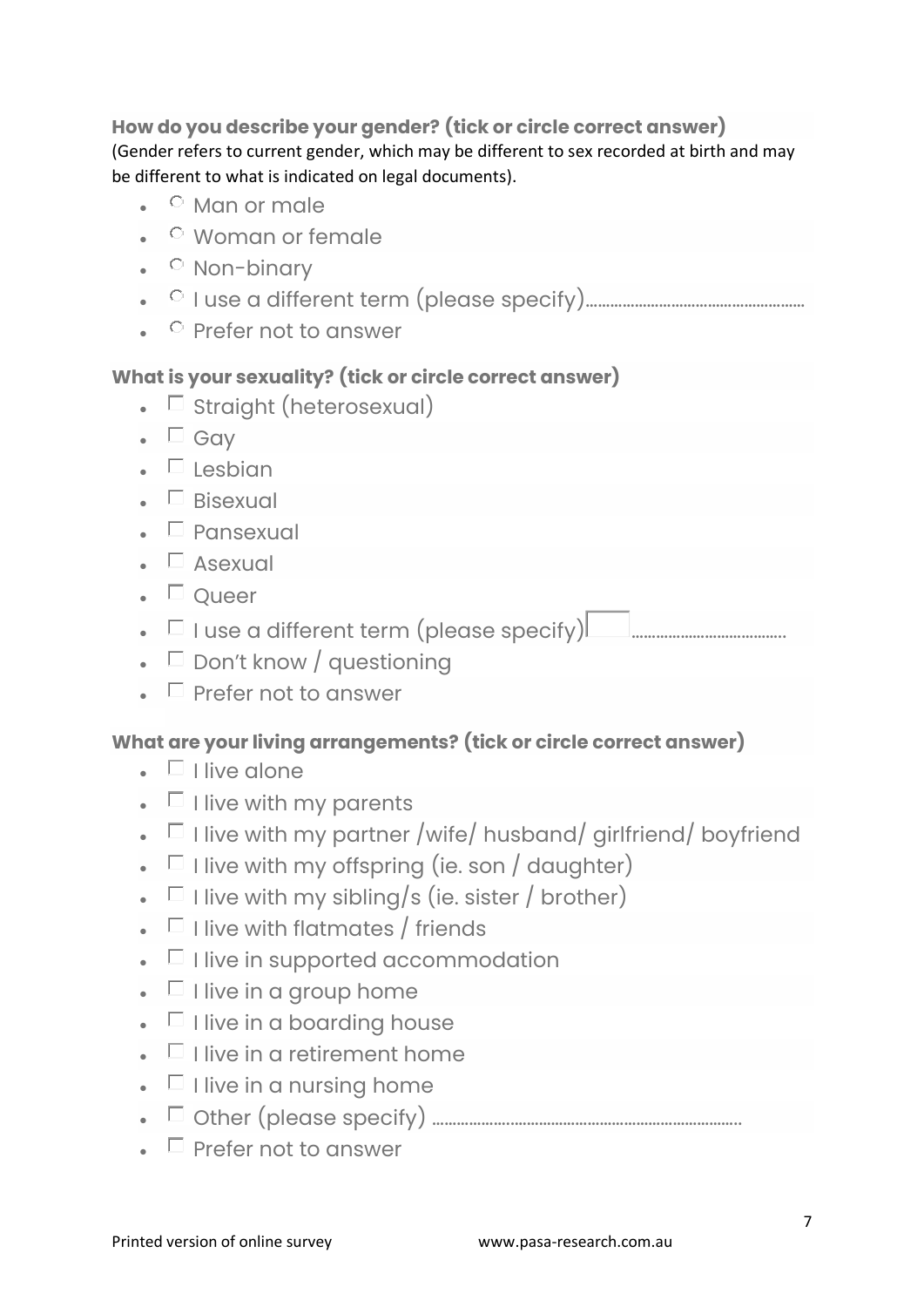# **Section 2. WHAT**

The next section has five questions, asking about your appointments with sex workers & the services you paid for

**How many different sex workers have you visited, in total?**

| $\cdot$ $\circ$ 2<br>$\bullet$ $\circ$ 3<br>$\bullet$ 0 4<br>$\cdot$ 05<br>$\bullet$ 0 6<br>$\bullet$ 0 7<br>$\cdot$ $\circ$ 8<br>$\bullet$ 0 9<br>$\cdot$ 0 10<br>What age were you when you first paid for sexual services?<br>What gender/s were the sex worker/s? (click all that apply)<br>$\blacksquare$ Male<br>$\blacksquare$ Female<br>• $\Box$ Transgender $(M - F)$<br>• $\Box$ Transgender $(F - M)$<br>$\bullet$ $\Box$ Non-binary |  | $\circ$ 1 |
|-------------------------------------------------------------------------------------------------------------------------------------------------------------------------------------------------------------------------------------------------------------------------------------------------------------------------------------------------------------------------------------------------------------------------------------------------|--|-----------|
|                                                                                                                                                                                                                                                                                                                                                                                                                                                 |  |           |
|                                                                                                                                                                                                                                                                                                                                                                                                                                                 |  |           |
|                                                                                                                                                                                                                                                                                                                                                                                                                                                 |  |           |
|                                                                                                                                                                                                                                                                                                                                                                                                                                                 |  |           |
|                                                                                                                                                                                                                                                                                                                                                                                                                                                 |  |           |
|                                                                                                                                                                                                                                                                                                                                                                                                                                                 |  |           |
|                                                                                                                                                                                                                                                                                                                                                                                                                                                 |  |           |
|                                                                                                                                                                                                                                                                                                                                                                                                                                                 |  |           |
|                                                                                                                                                                                                                                                                                                                                                                                                                                                 |  |           |
|                                                                                                                                                                                                                                                                                                                                                                                                                                                 |  |           |
|                                                                                                                                                                                                                                                                                                                                                                                                                                                 |  |           |
|                                                                                                                                                                                                                                                                                                                                                                                                                                                 |  |           |
|                                                                                                                                                                                                                                                                                                                                                                                                                                                 |  |           |
|                                                                                                                                                                                                                                                                                                                                                                                                                                                 |  |           |
|                                                                                                                                                                                                                                                                                                                                                                                                                                                 |  |           |
|                                                                                                                                                                                                                                                                                                                                                                                                                                                 |  |           |
|                                                                                                                                                                                                                                                                                                                                                                                                                                                 |  |           |
|                                                                                                                                                                                                                                                                                                                                                                                                                                                 |  |           |
|                                                                                                                                                                                                                                                                                                                                                                                                                                                 |  |           |
|                                                                                                                                                                                                                                                                                                                                                                                                                                                 |  |           |
|                                                                                                                                                                                                                                                                                                                                                                                                                                                 |  |           |

 $\bullet$   $\Box$  Prefer not to answer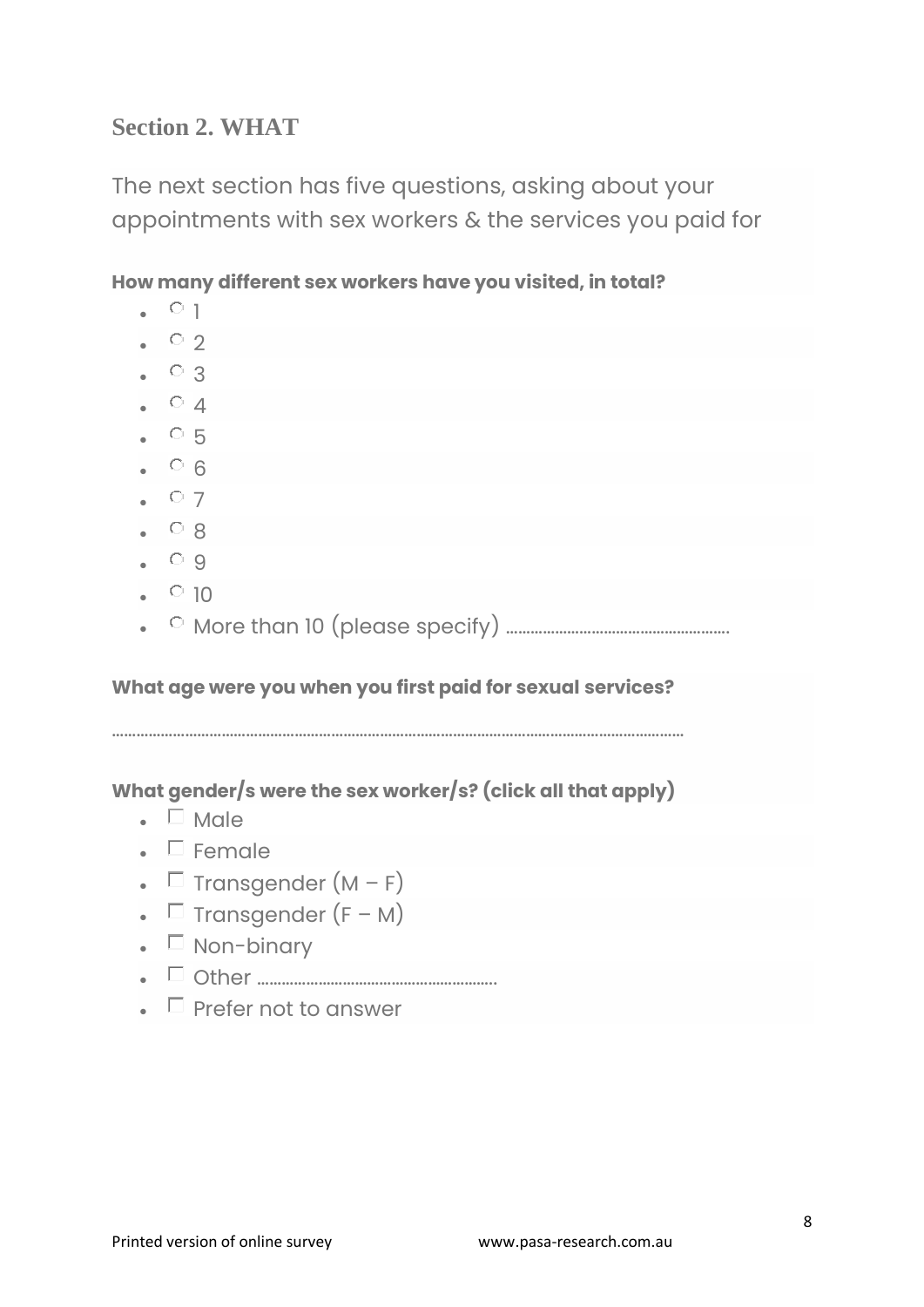## **What services have you paid sex workers for? (circle or tick all that apply)**

- $\bullet$   $\Box$  Nude massage
- $\Box$  Hand relief / masturbation
- $\Box$  Oral sex / blow job / French (you receiving)
- $\Box$  Oral sex / blow job / French (you giving)
- $\Box$  Vaginal sex (you giving ie. your sex worker has a vagina)
- $\Box$  Vaginal sex (you receiving ie. you have a vagina)
- $\Box$  Anal play (fingers/ toys in your bottom)
- $\Box$  Anal play (fingers/ toys in sex worker's bottom)
- $\Box$  Anal sex (you giving)
- $\Box$  Anal sex (you receiving)
- $\Box$  Using a Strap-on ('pegging')
- $\Box$  BDSM {Bondage, Discipline, Sadism, Masochism] services
- $\Box$  Sex toys ie. vibrators
- $\Box$  Fantasies / role plays
- $\Box$  Double booking (2 sex workers)
- $\Box$  Double booking (you and a partner [with disability] with 1 sex worker)
- $\Box$  Double booking (you and a partner [without disability] with 1 sex worker)
- $\Box$  Double booking (you and a friend [with disability] with 1 sex worker)
- $\Box$  Double booking (you and a friend [without disability] with 1 sex worker)
- Other (please specify) ……………………………………………………………………………..

………………………………………………………………………………………………………………………………………………………

……………………………………………………………………………………………………………………………………………………….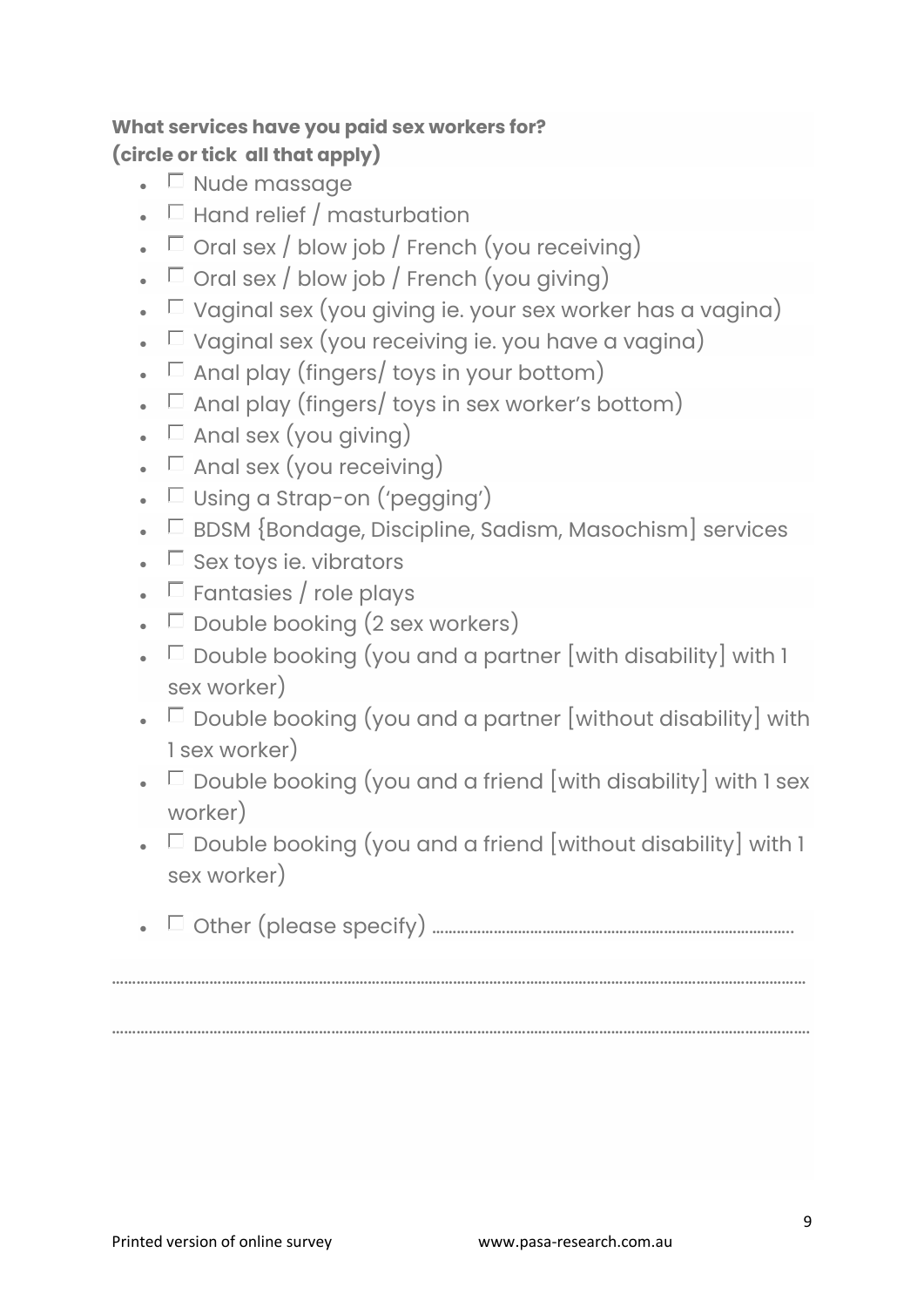#### **How often do you visit sex worker/s? (tick or circle correct answer)**

- $\bullet$   $\Box$  No set pattern
- $\square$  Whenever I can afford it
- $\Box$  Whenever I travel to the same location as the sex worker
- $\Box$  Whenever the sex work travels to my location
- $\blacksquare$  Once a week
- $\blacksquare$  Once a fortnight
- $\bullet$   $\Box$  Once a month
- $\Box$  Once every 2 months (every 8 weeks/ 6 times a year)
- $\Box$  Once every 3 months (every 12 weeks/ 4 times a year)
- $\Box$  Once every 4 months (3 times a year)
- $\bullet$   $\Box$  Once every 6 months (twice a year)
- $\bullet$   $\Box$  Once a year

#### **Section 3. WHERE**

The next 2 questions ask about the location of where you receive services.

**In which State or Territory have you received services from a sex worker? (circle or tick all that apply). Please write the name of the suburbs or general areas on the line next to your answers.**

For example, in NSW you might name a specific suburb (Surry Hills) or a general area (the Inner West). For QLD it could include " Nundah' as a suburb, or 'Metropolitan Brisbane' or 'the Far North Queensland (FNQ) region'**.**

**To maintain confidentiality, the individual suburbs will not be shared in the public findings of this research.**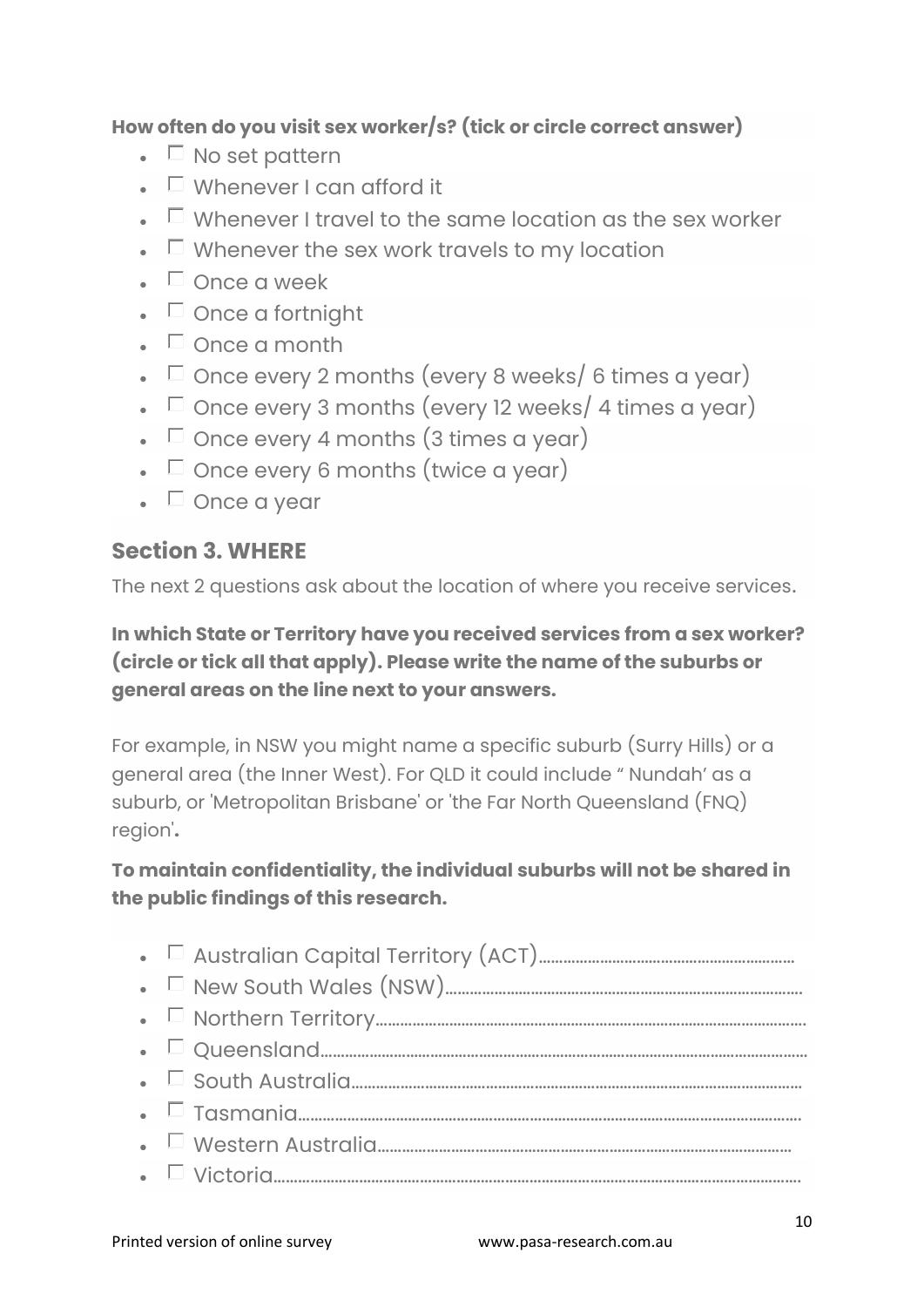#### **Where have sex worker/s provided services to you?**

# **(tick/ circle all that apply)**

- $\blacksquare$  Brothel
- $\Box$  Massage parlour
- $\blacksquare$  Hotel
- $\blacksquare$  Motel
- $\Box$  My home / where I live
- $\Box$  The sex worker's private workplace (house/ unit)
- $\bullet$   $\Box$  BDSM house / parlour
- $\bullet$   $\Box$  Private BDSM dungeon
- $\bullet$   $\Box$  Safe house
- $\blacksquare$  Hospital
- $\bullet$   $\Box$  Rehab Accommodation
- $\Box$  Car
- Other (please specify)…………………………………………………………………………..

## **Section 4. HOW**

The next six questions are about finding the right sex worker, organising the appointment, support & payments

#### **How did you locate the sex worker/s? (Circle / tick all that apply)**

- $\Box$  Arrived at the premises and chose from the sex workers available (ie. brothel /massage parlour)
- $\Box$  Sex worker's website / advertisement online
- $\Box$  Newspaper advertisement
- $\Box$  Referral from another sex worker
- $\Box$  Referral / suggestion from another person with disability
- $\Box$  Touching Base Referral List
- $\bullet$   $\Box$  Therapist helped me
- $\bullet$   $\Box$  Support worker helped me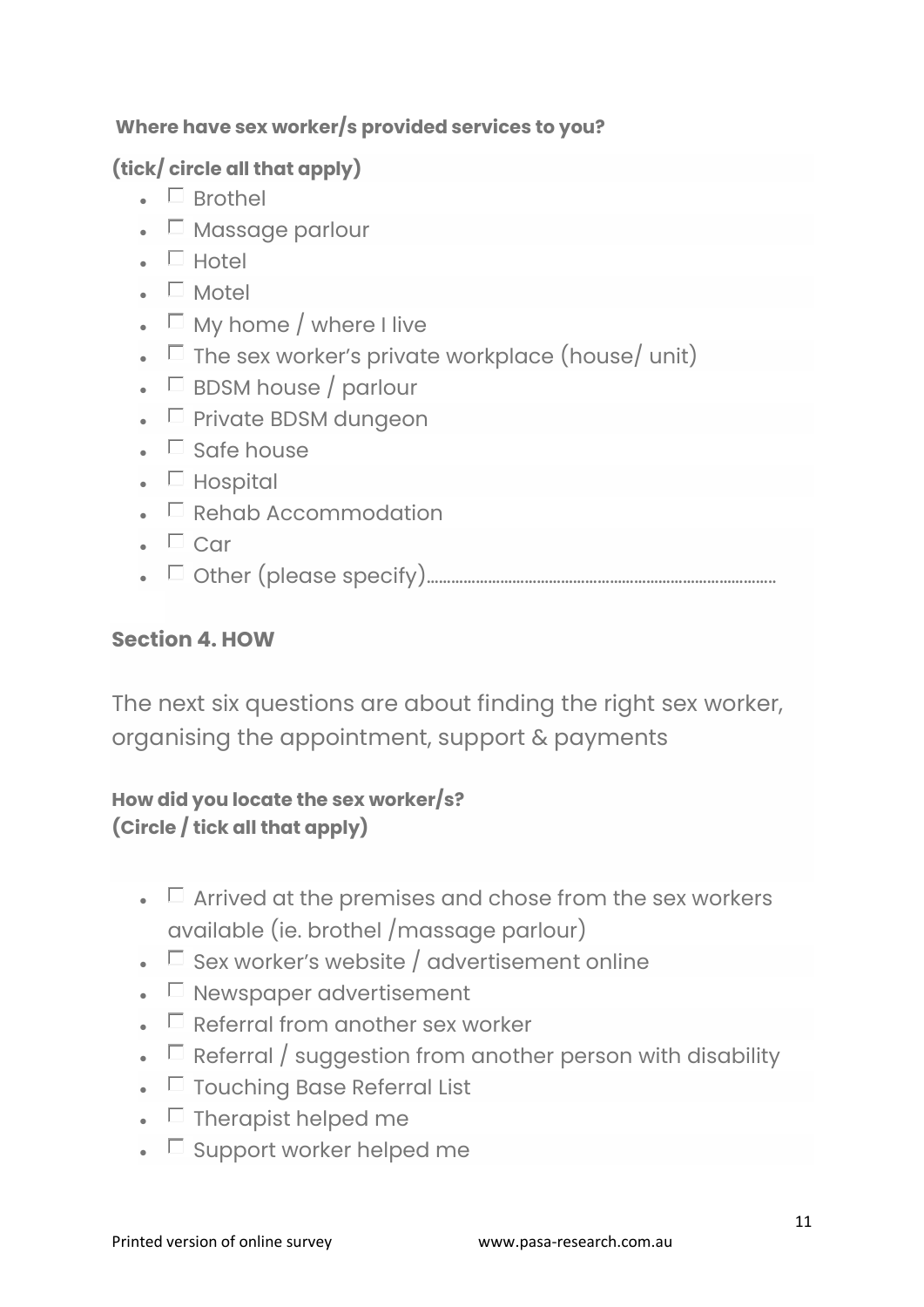- $\bullet$   $\Box$  Coordinator helped me
- $\Box$  Rehab nurse/ rehab support worker helped me
- $\bullet$   $\Box$  Parent helped me
- $\Box$  Sibling ( brother / sister) helped me
- $\Box$  Saw the sex worker on Facebook
- $\bullet$   $\Box$  Saw the sex worker on Twitter
- $\Box$  Saw the sex worker on Instagram
- $\bullet$   $\Box$  Saw the sex worker on TikTok
- $\Box$  Saw the sex worker in the media / documentary / TV
- $\Box$  Approached the sex worker at an event / conference/ performance
- $\Box$  Approached the sex worker in a street (where sex workers stand to meet clients)
- $\bullet$   $\Box$  Other (please specify):

 $\bullet$   $\Box$  Prefer not to answer

**Please share any other information about how and why you chose the sex worker/s you have spent time with**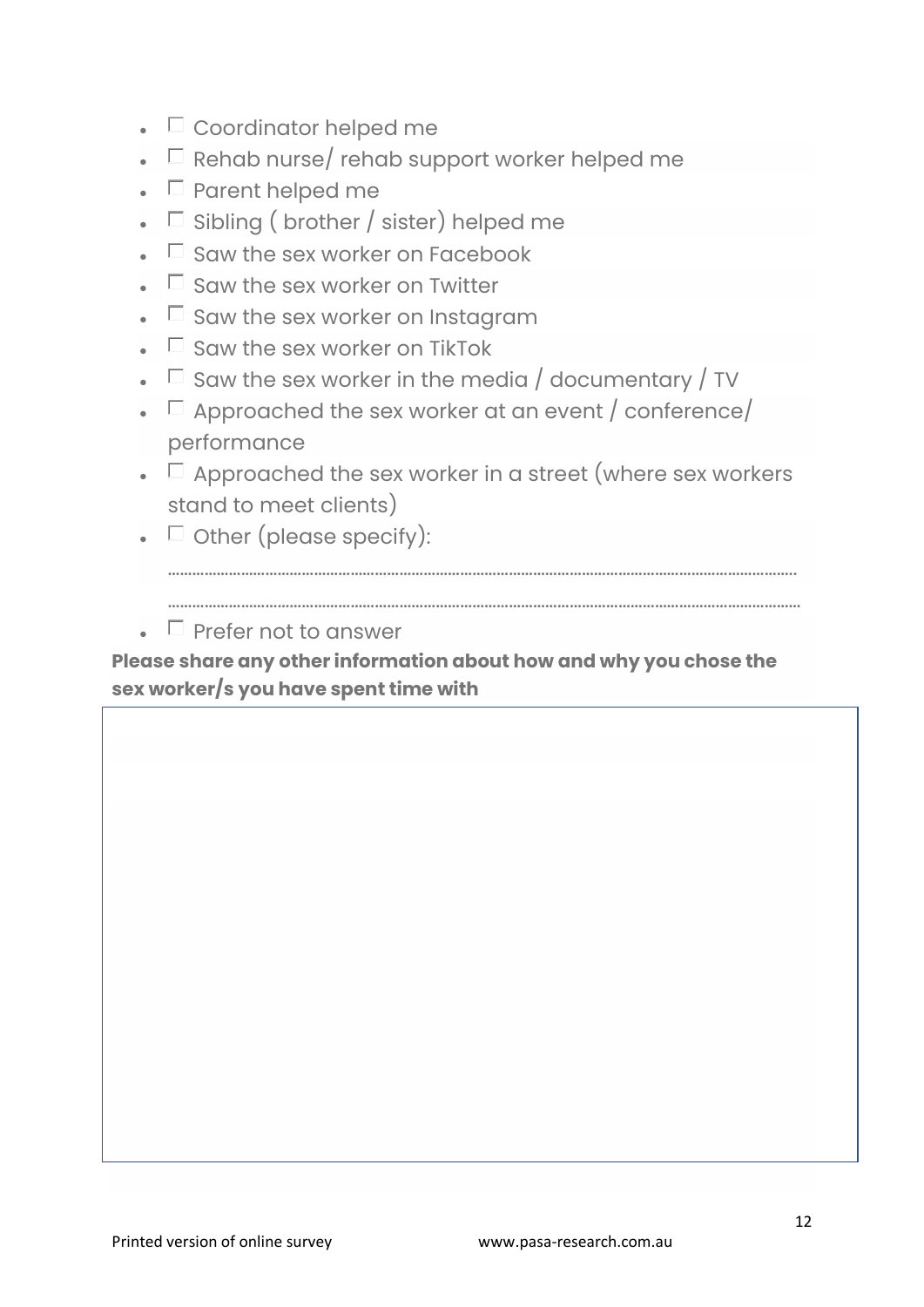#### **Have you had any assistance or support to access sex worker services?**

- $\Box$  **No** [I organise and meet the sex worker independently without anyone else involved]
- **Yes**

#### **If 'Yes', please tick all that apply**

- $\Box$  Someone helps me book the appointment (via email/ online / phone / text / Facebook messenger etc)
- $\Box$  Someone helps me pay the sex worker (gets my money from my bank account/ organises invoice and then transfer of payment)
- $\bullet$   $\Box$  Someone helps me get ready for the appointment (ie. Showering/ dressing)
- $\bullet$   $\Box$  Someone helps me get my home ready (cleaning the house, getting clean sheets and towels ready, making sure I have enough tissues etc)
- $\Box$  Someone answers the doors and lets the sex worker into my house when they arrive
- $\bullet$   $\Box$  Someone drives me to/ from the appointment
- $\square$  Someone helps me with un/dressing
- $\bullet$   $\Box$  Someone helps me with transfers to and from the bed
- $\bullet$   $\Box$  Other (please specify)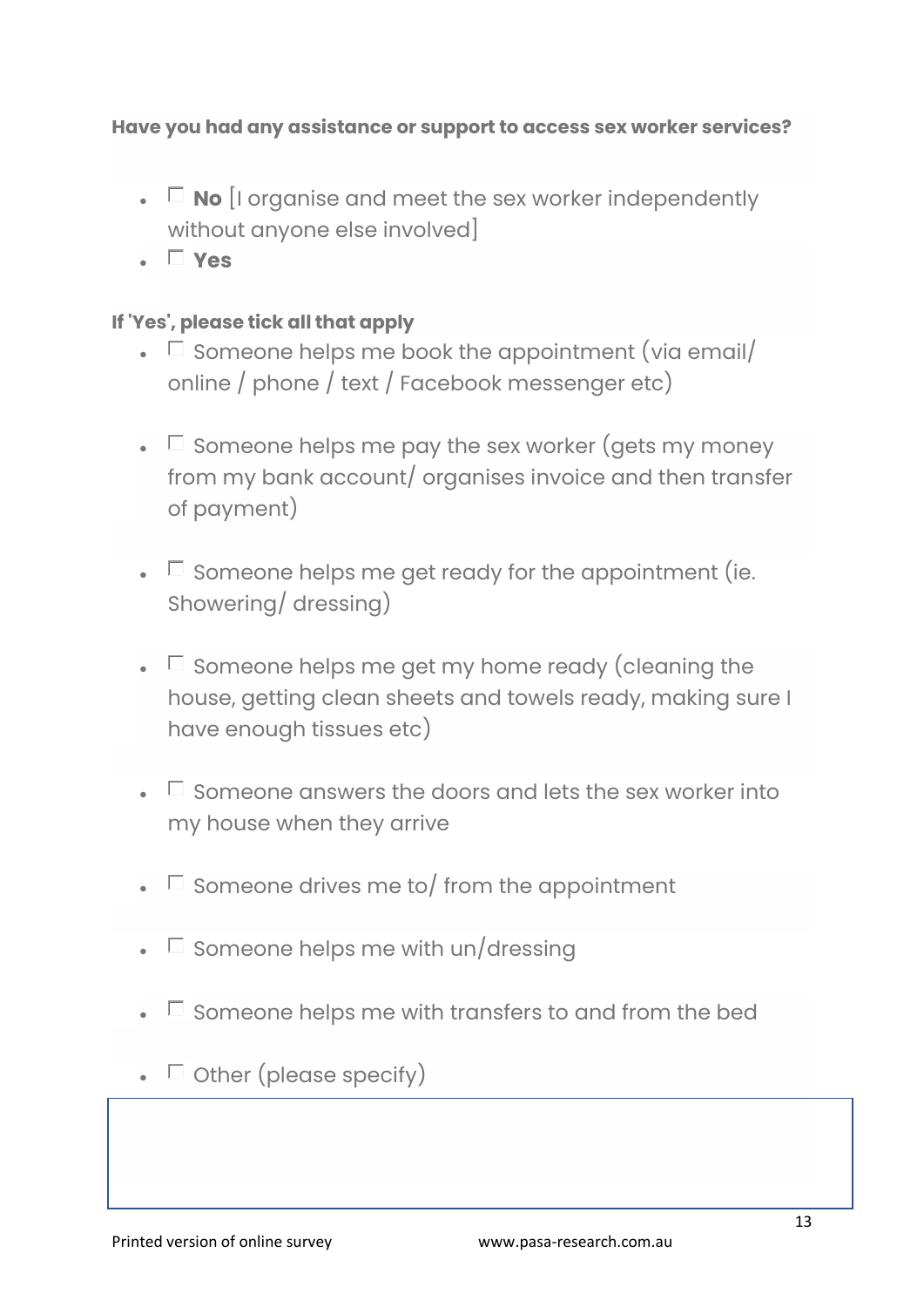#### **Please share any other information about the booking process**

This could include:

- any difficulties you may have experienced organising the booking, or

- stories about support staff / family that have made the experience either extra special or very difficult.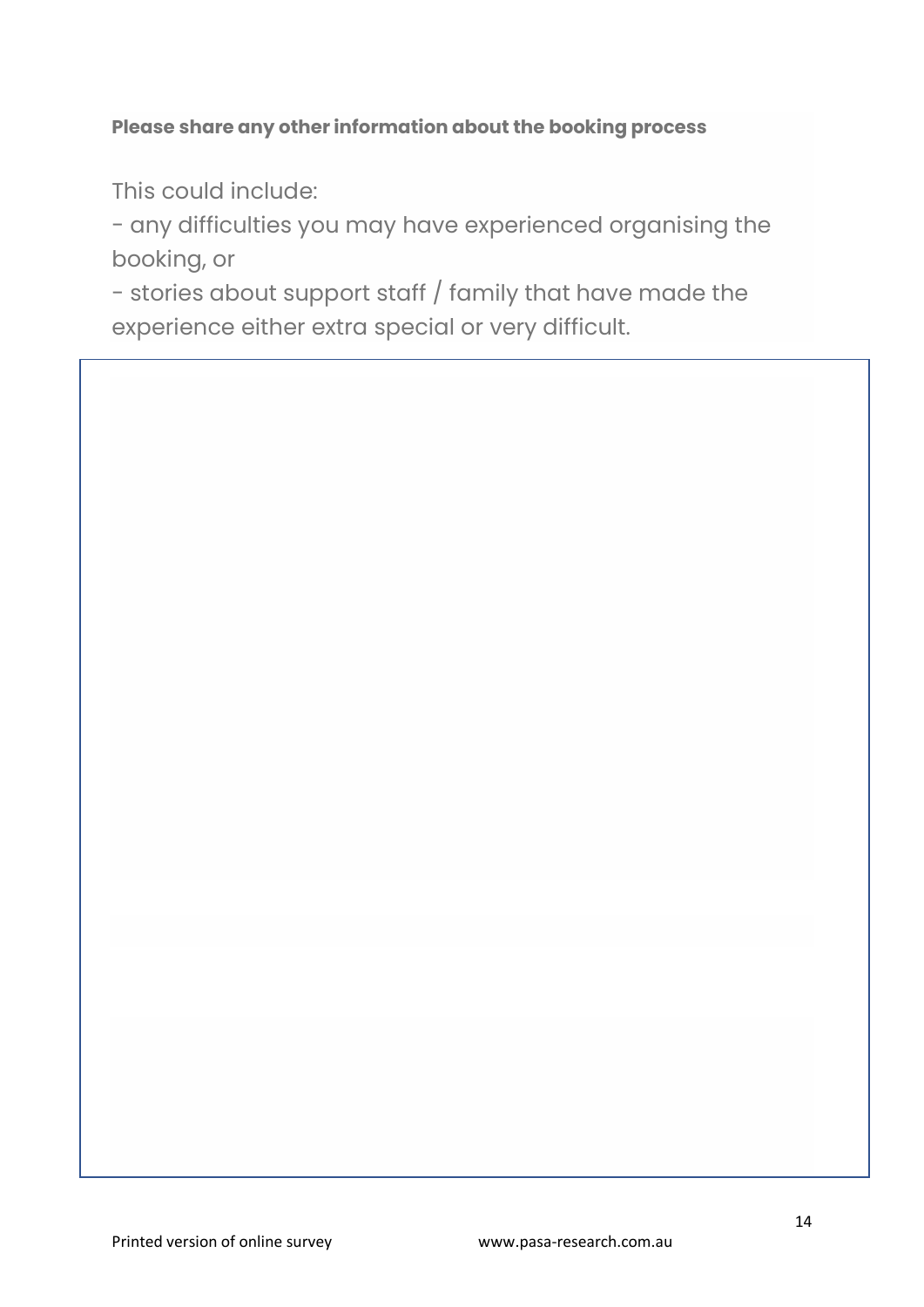# **Where did you get the money to pay for the sex worker/s? (tick or circle all that apply)**

- $\Box$  From paid work / income
- $\bullet$   $\Box$  Disability Pension
- $\Box$  Aged Care Pension
- $\blacksquare$  NDIS funding
- $\bullet$   $\Box$  Insurance payout
- $\bullet\quad \Box$  Guardianship and Trustee releases my money
- $\blacksquare$  Inheritance
- $\Box$  Parent/s paid for it
- $\Box$  Sibling/s paid for it
- $\bullet$   $\Box$  Offspring paid for it
- $\Box$  Saved up my money from Christmas/ birthday presents
- $\bullet$   $\Box$  Used gift vouchers given to me
- $\bullet$   $\Box$  Other (please specify)

………………………………………………………………………………………………………………………………………..

………………………………………………………………………………………………………………………………………..

#### **Section 5: WHY**

The next three questions ask about your reasons for accessing sex worker services

#### **Why did you decide to visit a sex worker? (tick or circle all that apply)**

- $\bullet$   $\Box$  To lose my virginity
- $\bullet$   $\Box$  To gain confidence after an accident
- $\bullet$   $\Box$  To find out what my sexual functioning was ('if it all still worked') after accident or illness
- $\Box$  To experience specific sexual activities that I can't do with my partner
- $\bullet$   $\Box$  To try new or different sexual activities
- $\blacksquare$  I was lonely
- $\bullet$   $\Box$  To learn about sex
- $\bullet$   $\Box$  I couldn't get a girlfriend/ boyfriend
- $\bullet$   $\Box$  To practice how to touch and talk to someone sexually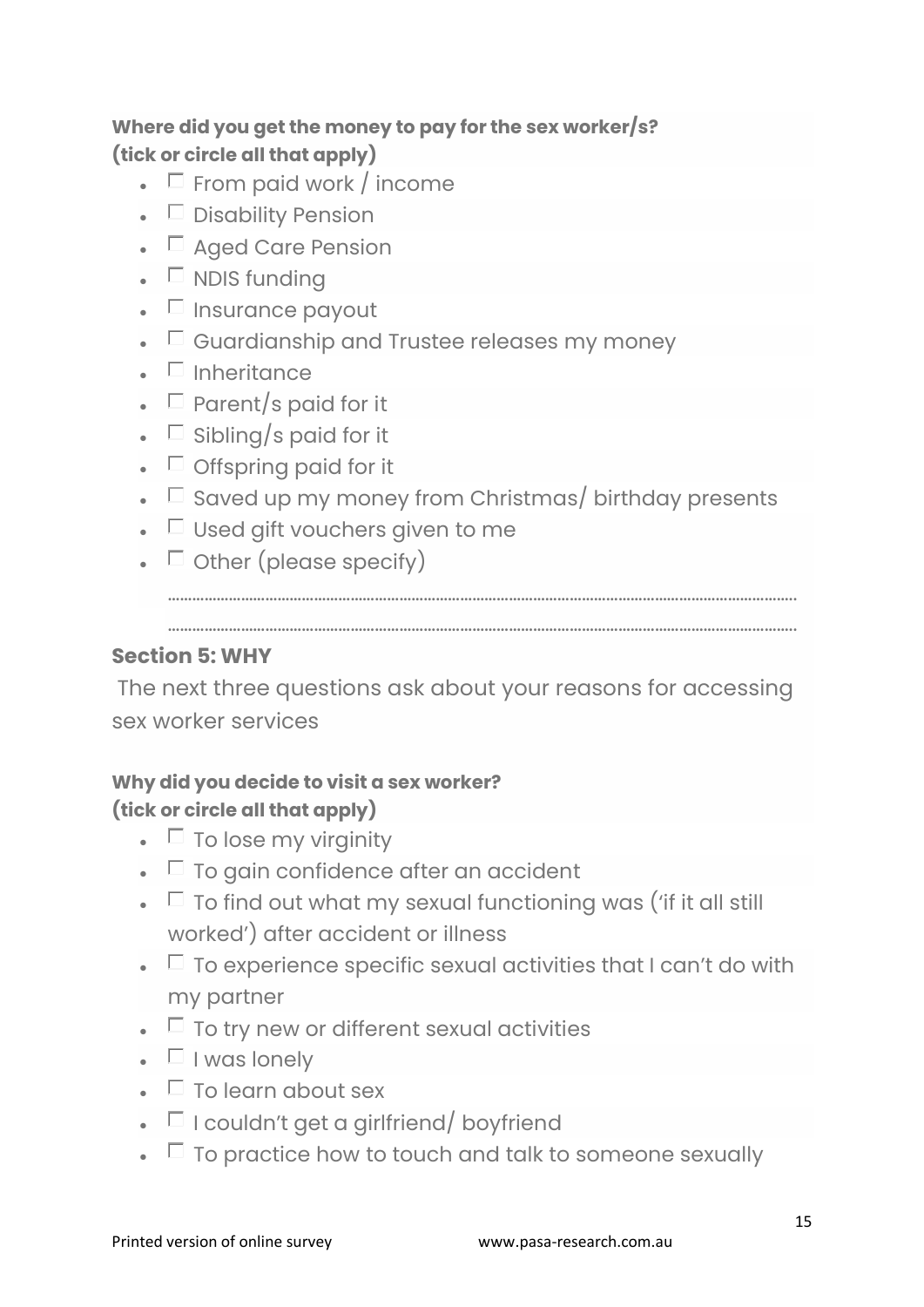- $\Box$  Partner / husband / wife had passed away, but I still wanted intimacy / sex
- $\bullet$   $\Box$  I enjoy sex and touching!
- $\bullet$   $\Box$  All my friends were doing it, so I went with them to the brothel
- Other reasons ……………………………………………………………………………………………..

### **Please share any other information about your decision to visit a sex worker.**

This could include:

- who you spoke with,
- what you read to help you make your decision, or
- if someone else suggested it as an option for you to try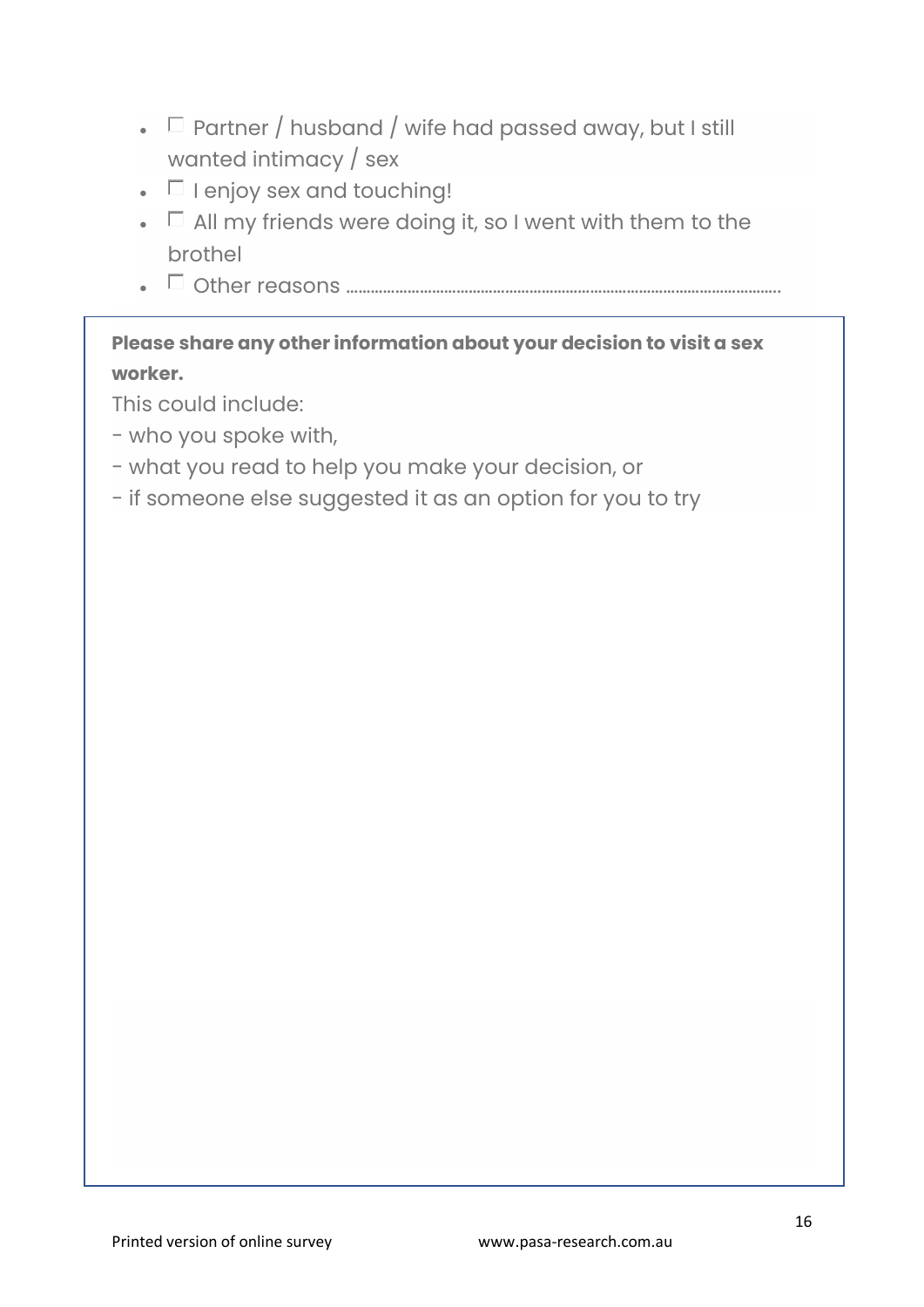**Do you still see sex worker/s?**

- Yes
- $\cdot$  O No

#### **You answered 'No'. Why don't you see sex workers any more? (you can tick more than one answer)**

- $\Box$  I now have a partner / girlfriend/ boyfriend
- $\blacksquare$  I got married
- $\Box$  My funding was stopped when I moved onto an NDIS Plan
- $\bullet$   $\Box$  I moved and the new staff won't support me
- $\Box$  My support worker moved/ retired so I don't have anyone to take me/ organise the appointment for me
- $\Box$  My preferred sex worker retired
- $\bullet$   $\Box$  I wanted to spend my money on other things
- $\Box$  My friends / family didn't approve
- $\bullet$   $\Box$  It went against my religious beliefs
- Other reason/s ……………………………………………………………………………………………

……………………………………………………………………………………………………………………………………

#### **Section 6: Personal stories, opinions and suggestions**

These final six questions ask you to share personal experiences and feelings about visiting a sex worker.

They also provide an opportunity to share what you would like others to know.

Your answers can be as short or as long and detailed as you would like.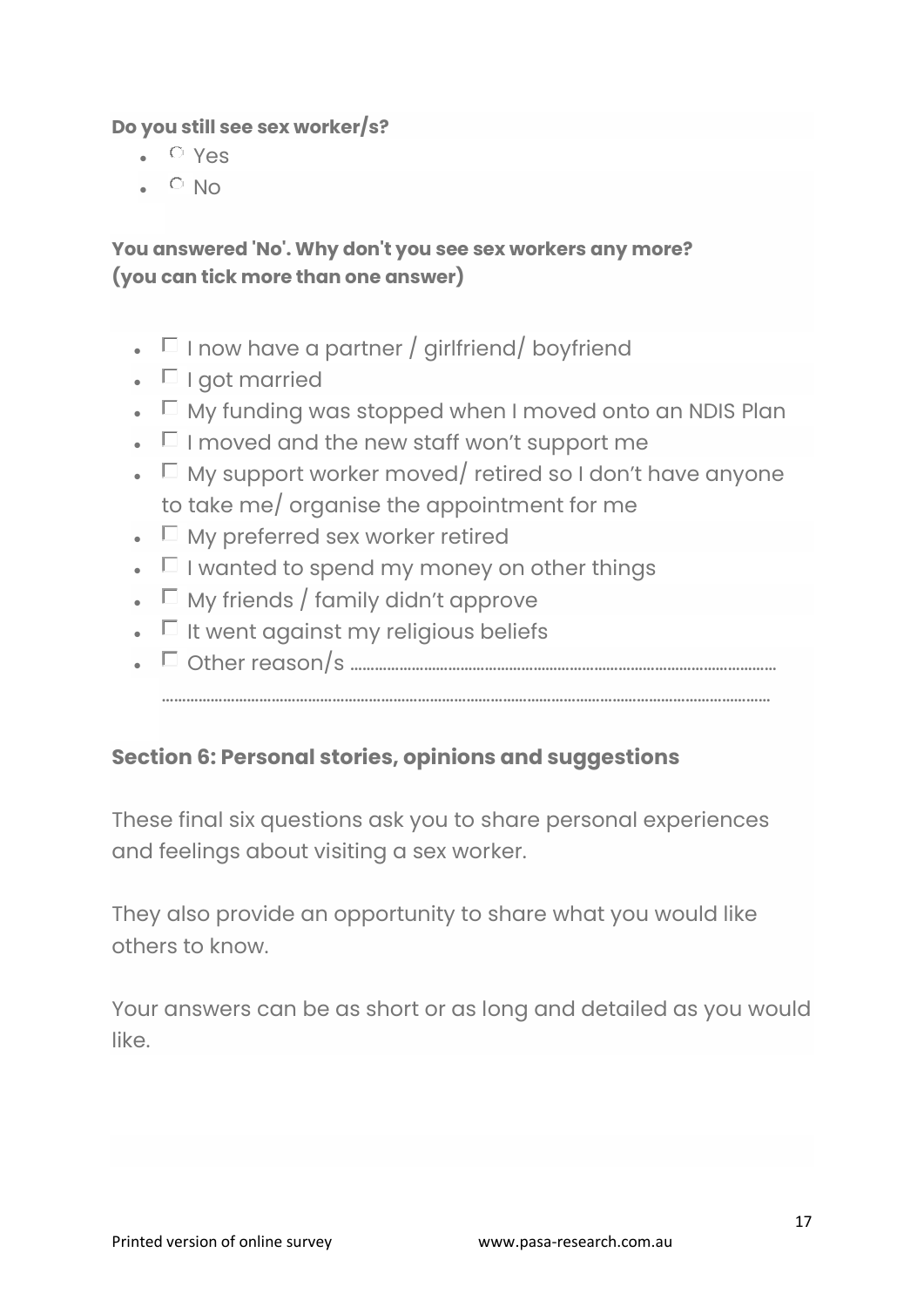**Apart from anyone who assists you before, during or after a booking, does anyone else in your life know you visit sex worker/s?**

**This could be friends, family, people you work, socialise or study with or people you chat to in online groups.**

- Yes
- $\cdot$   $\circ$  No
- $\circ$  Prefer not to say

**If you answered YES:**

**Who? What was their reaction when you shared this information with them?**

**If you answered NO: Why haven't you told anyone?**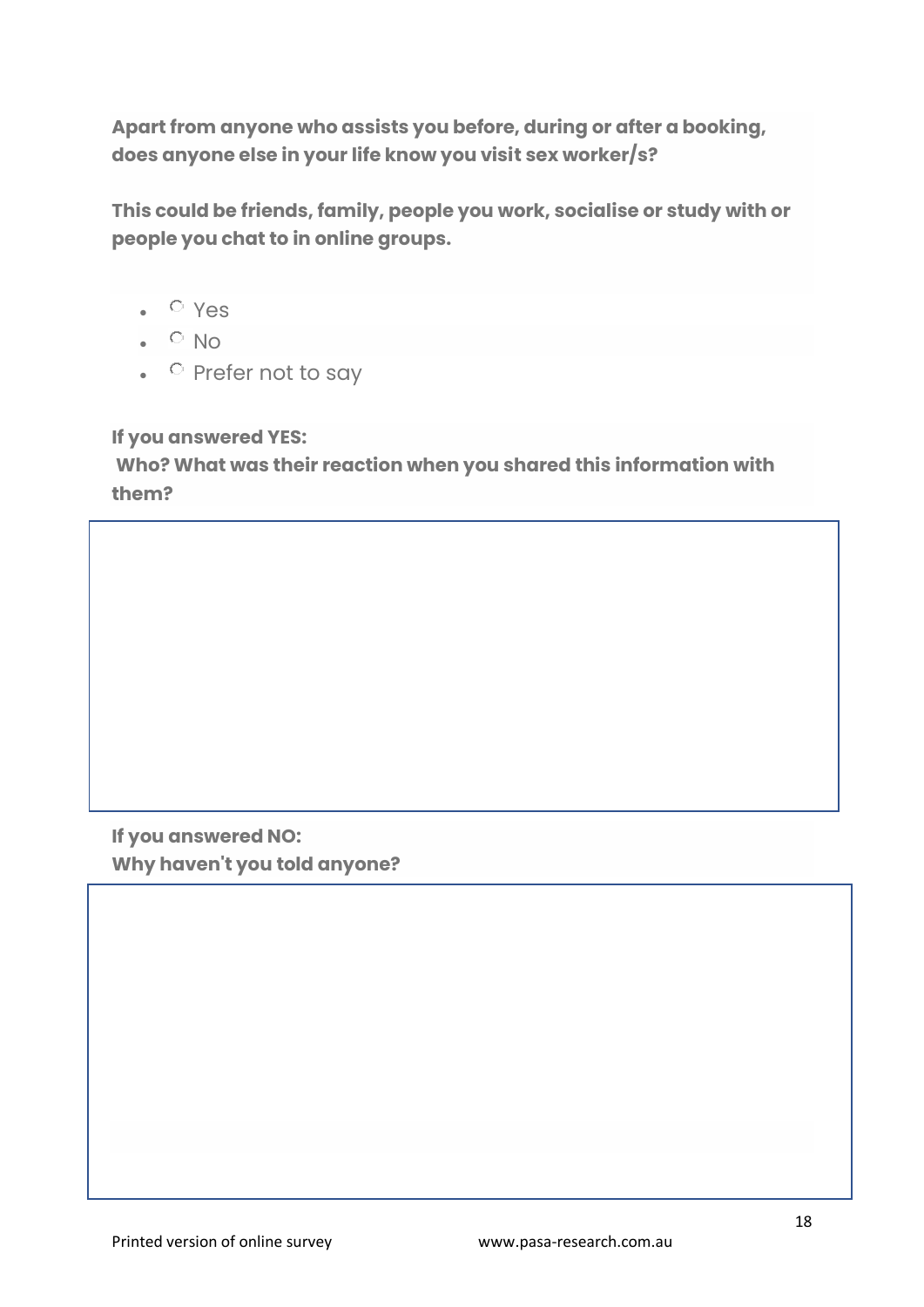### **Please describe a favourite time or experience with a sex worker that you've had.**

This could include:

- how they made you feel,
- what you did during the booking, or
- anything else that contributed to making the booking memorable.

You can share more than one story if you'd like.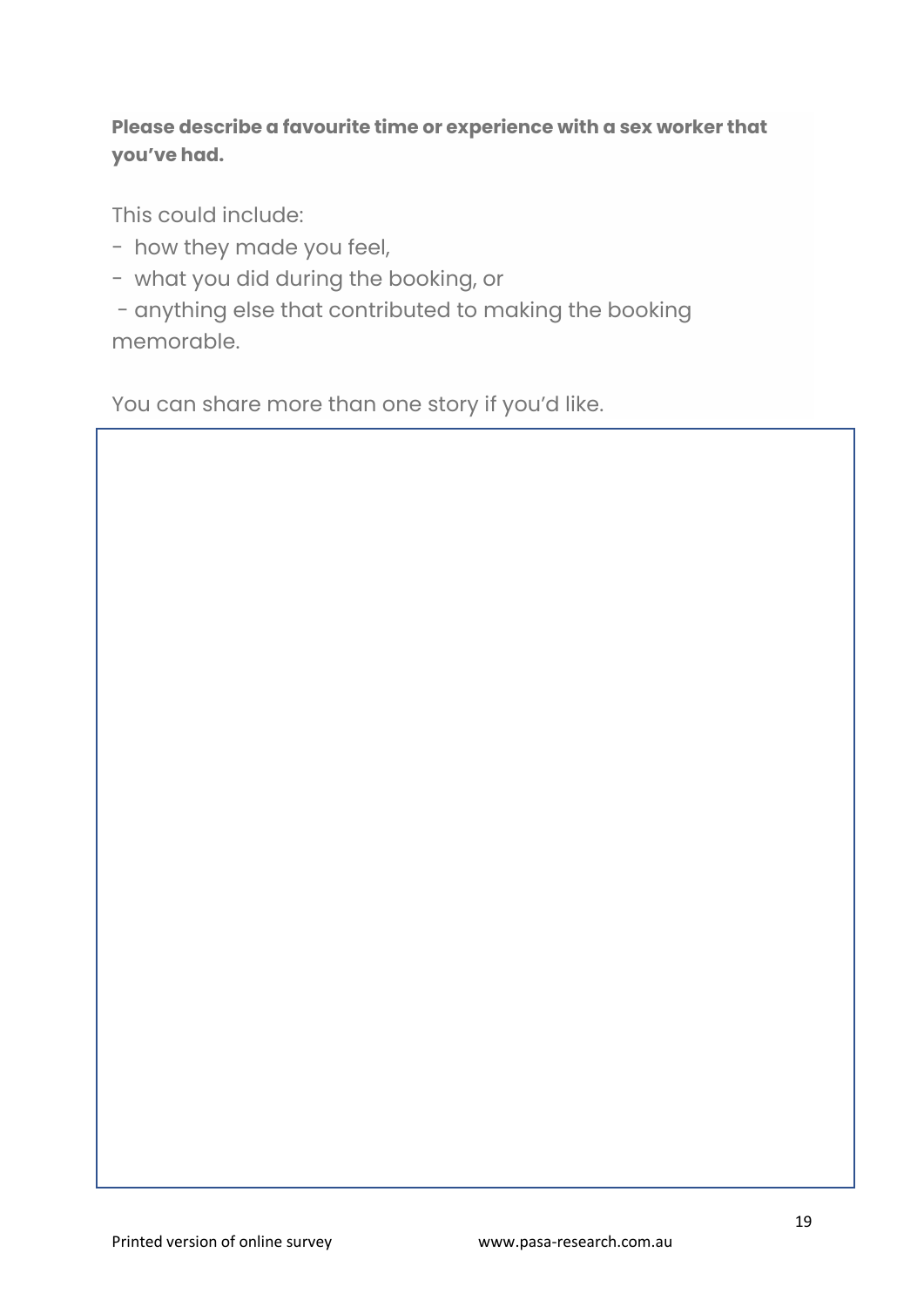**Please share any difficulties you've experienced:**

- **- visiting a sex worker (either before, during or after the booking), or**
- **- when trying to book someone who you didn't end up seeing.**

This could include:

- dealing with moralistic or judgemental attitudes
- medical issues
- staffing problems
- transport issues
- lack of availability of sex workers in your area, or
- anything else that you experienced.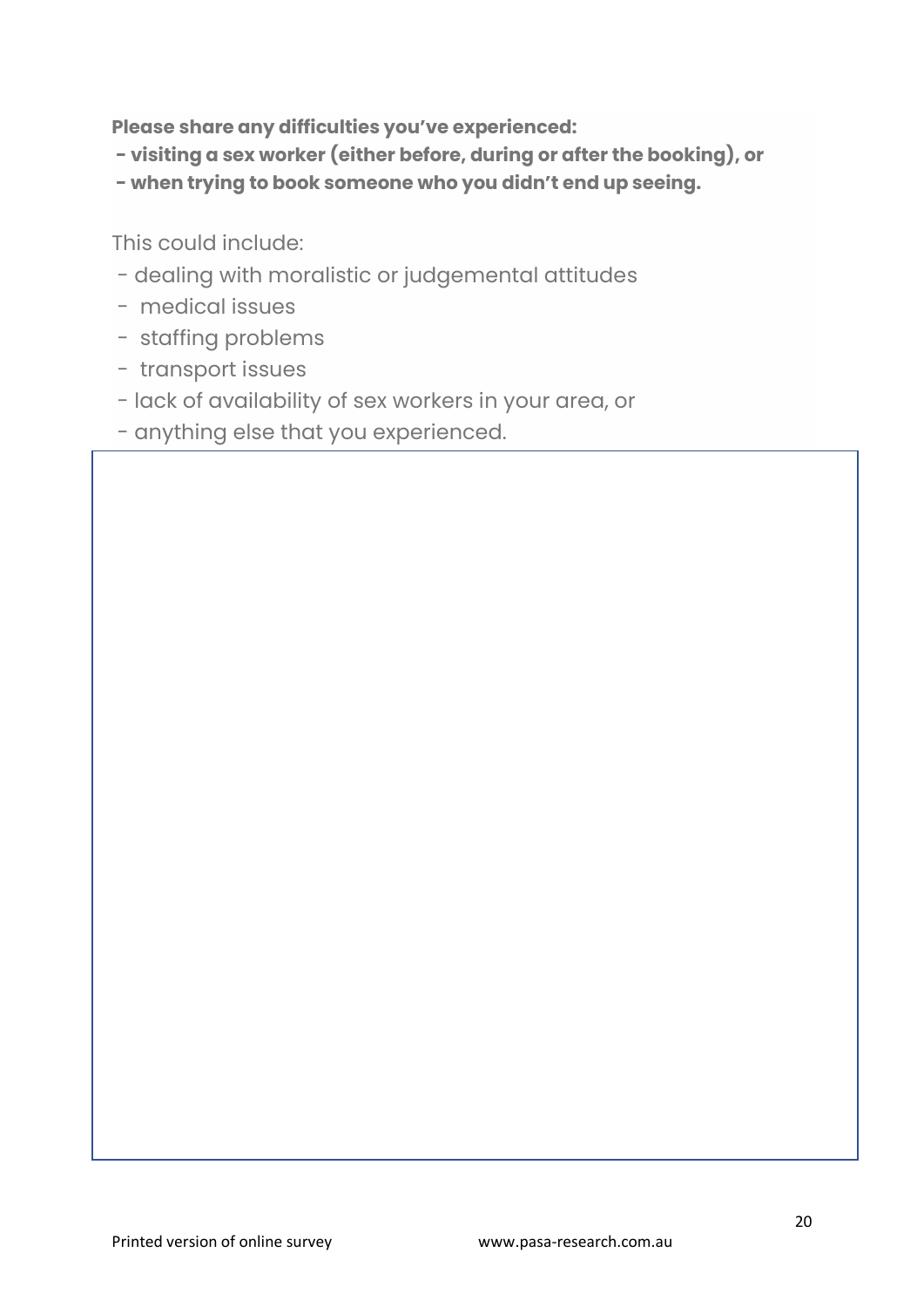What would you like people in the **disability / aged care/ health care / medical sector** to know, to better support people with disability to visit sex workers?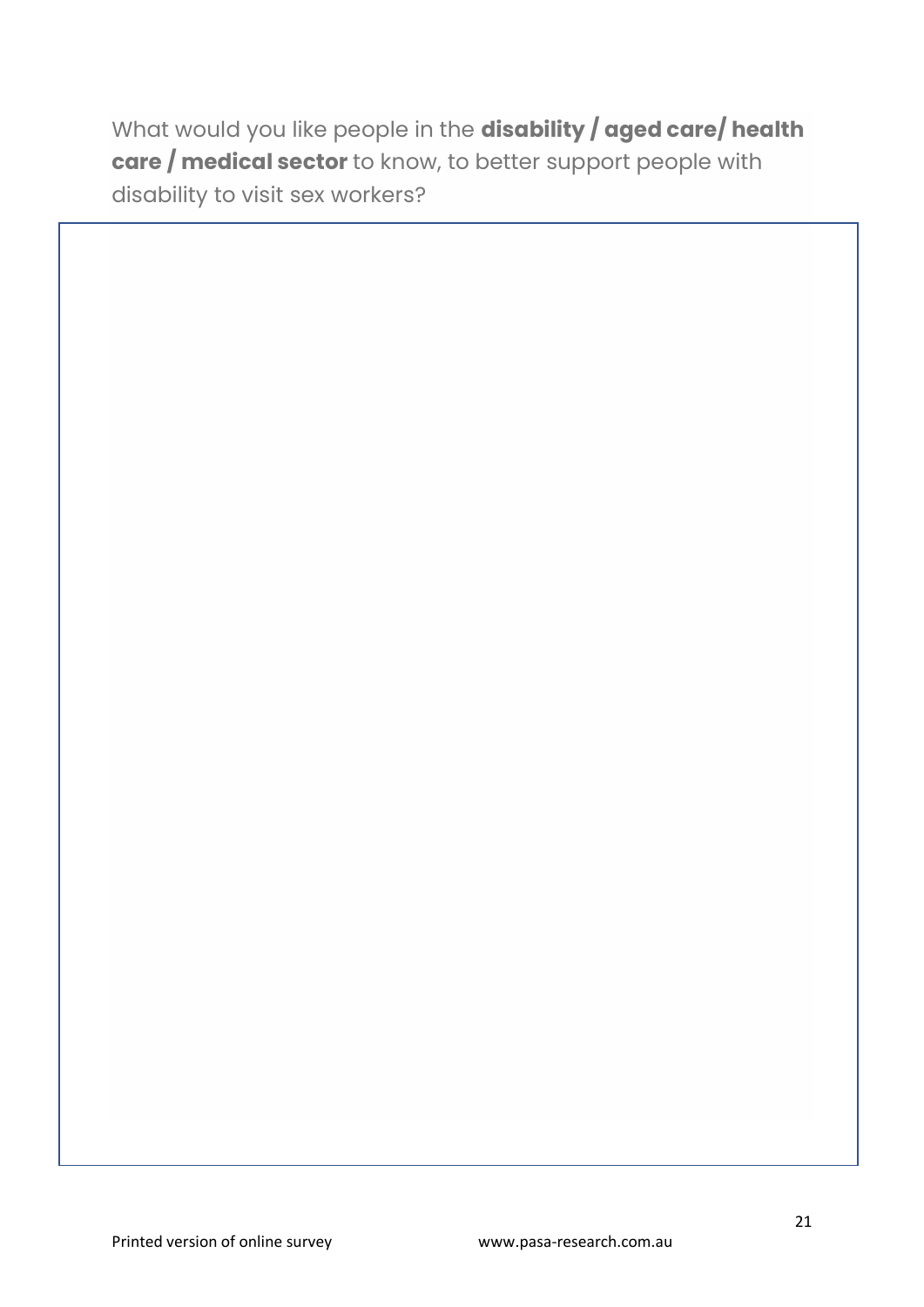What would you like **sex workers** to know, about people with disability who want to visit them?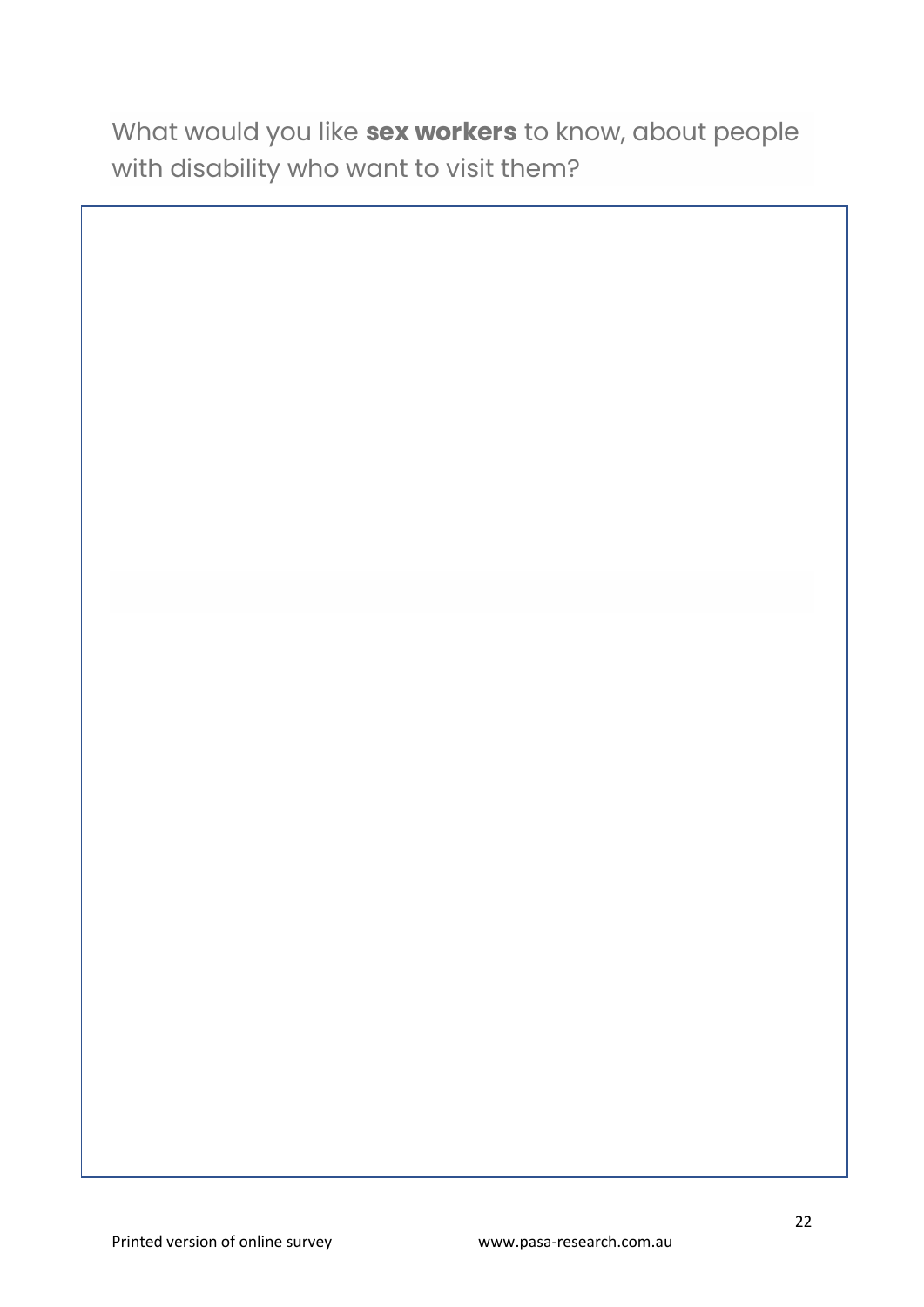What would you like to tell the **general public** about people with disability who want to visit sex workers?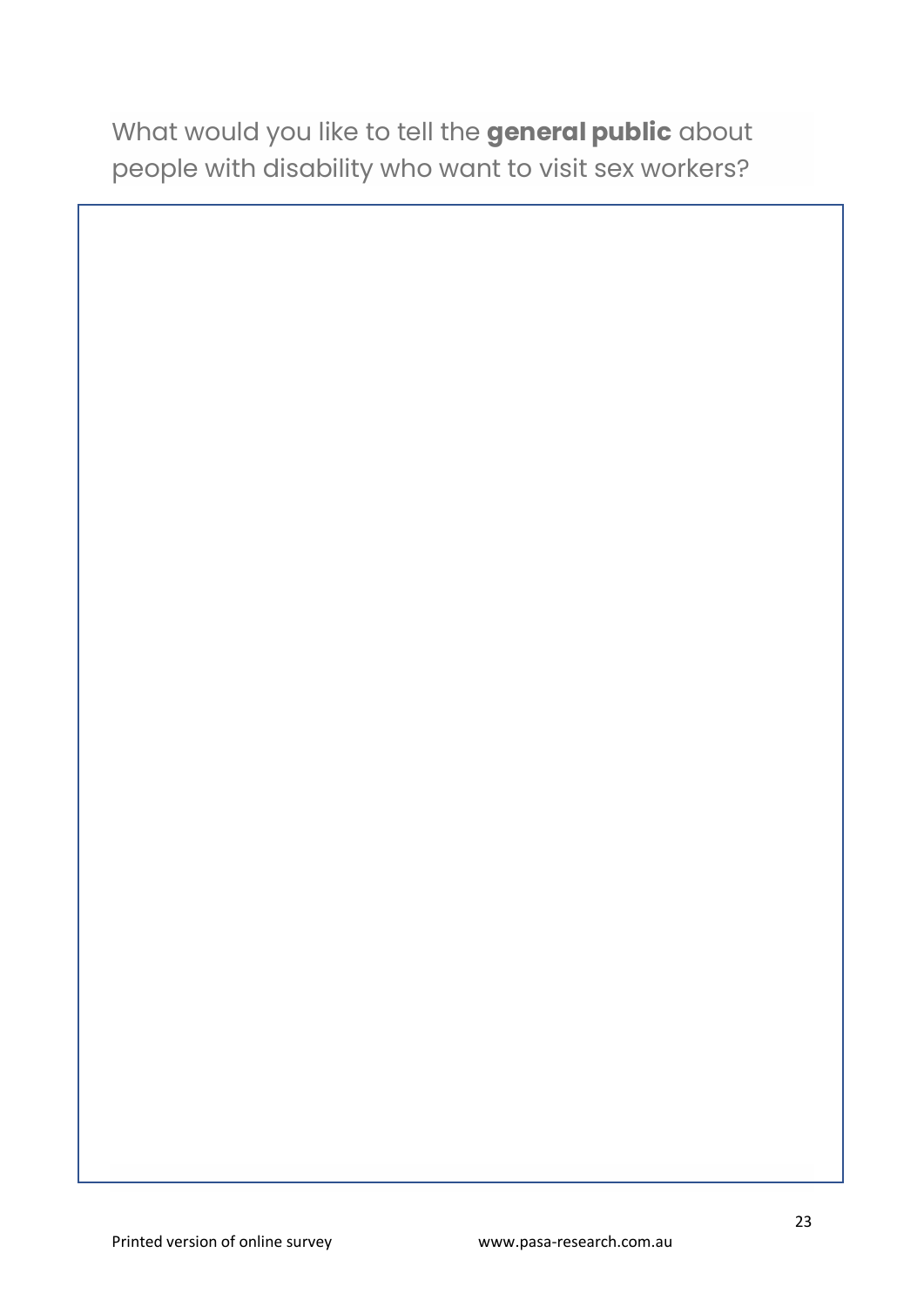.

# Thank you for doing the survey

By sending this survey in the mail, you give your consent for your answers to be used.

It is FREE to send this survey using this address:

Reply Paid 75953 Western Sydney University PASA Research (Rachel Wotton) Locked Bag 1797 Penrith NSW 2751

 \*the next page will let you sign up for a chance to win a \$100 gift card \*the last page is if you want to do an interview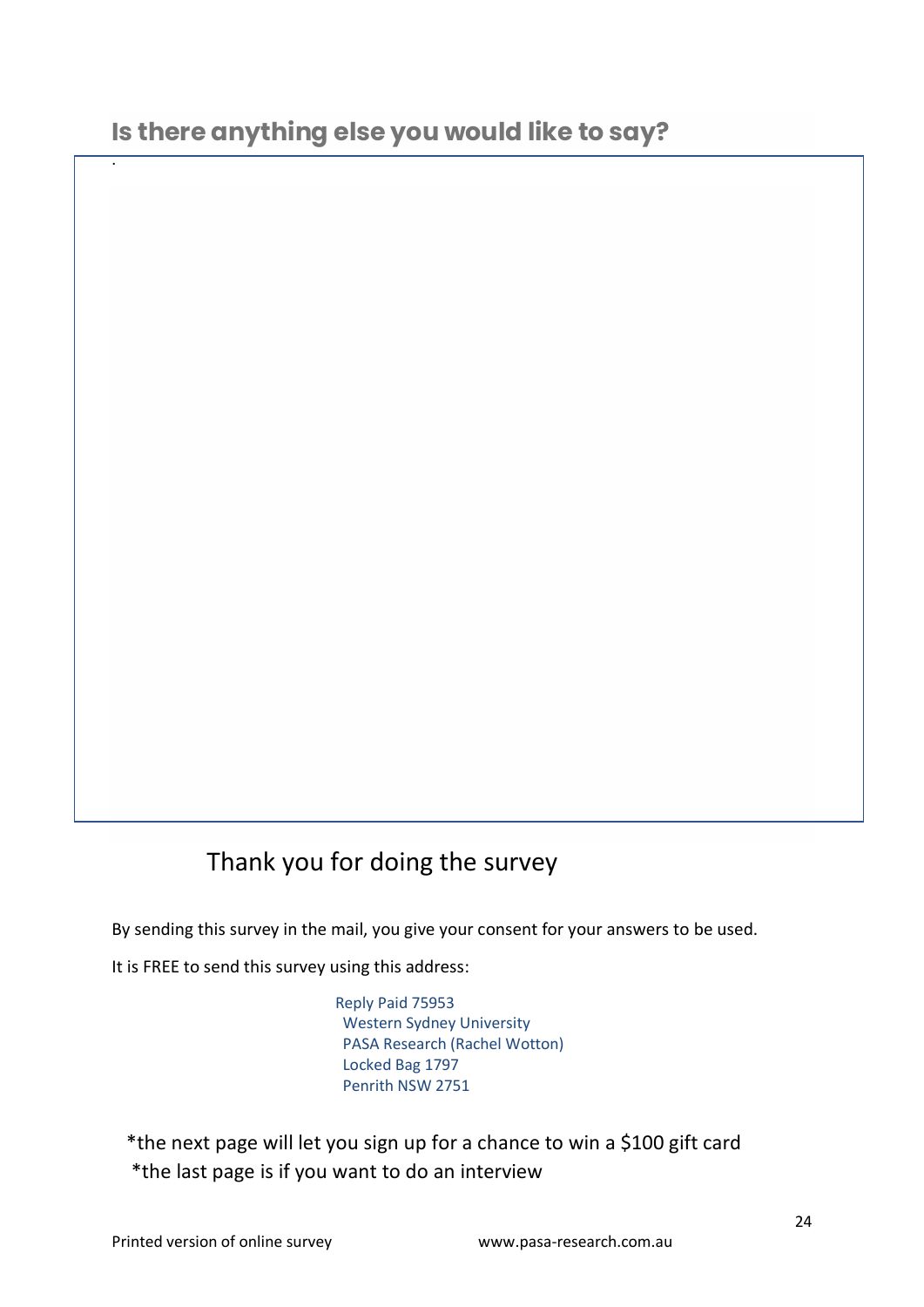

People with disability who go to sex workers in Australia

# Chance to win \$100 gift card

If you did the survey you can sign up for the chance to win a \$100 gift card.

- Fill in your email address if you prefer an online gift card
- Fill in your postal address if you want us to send a gift card by post
- Fill in your phone number if you want us to call or text you to tell you if you won

#### **Name**

**Phone number** 

#### **Email address**

Put this form into a new envelope and close it.

Write gift card on the front.

Put the envelope into the big envelope with your survey.

We will not link your contact details to your survey answers.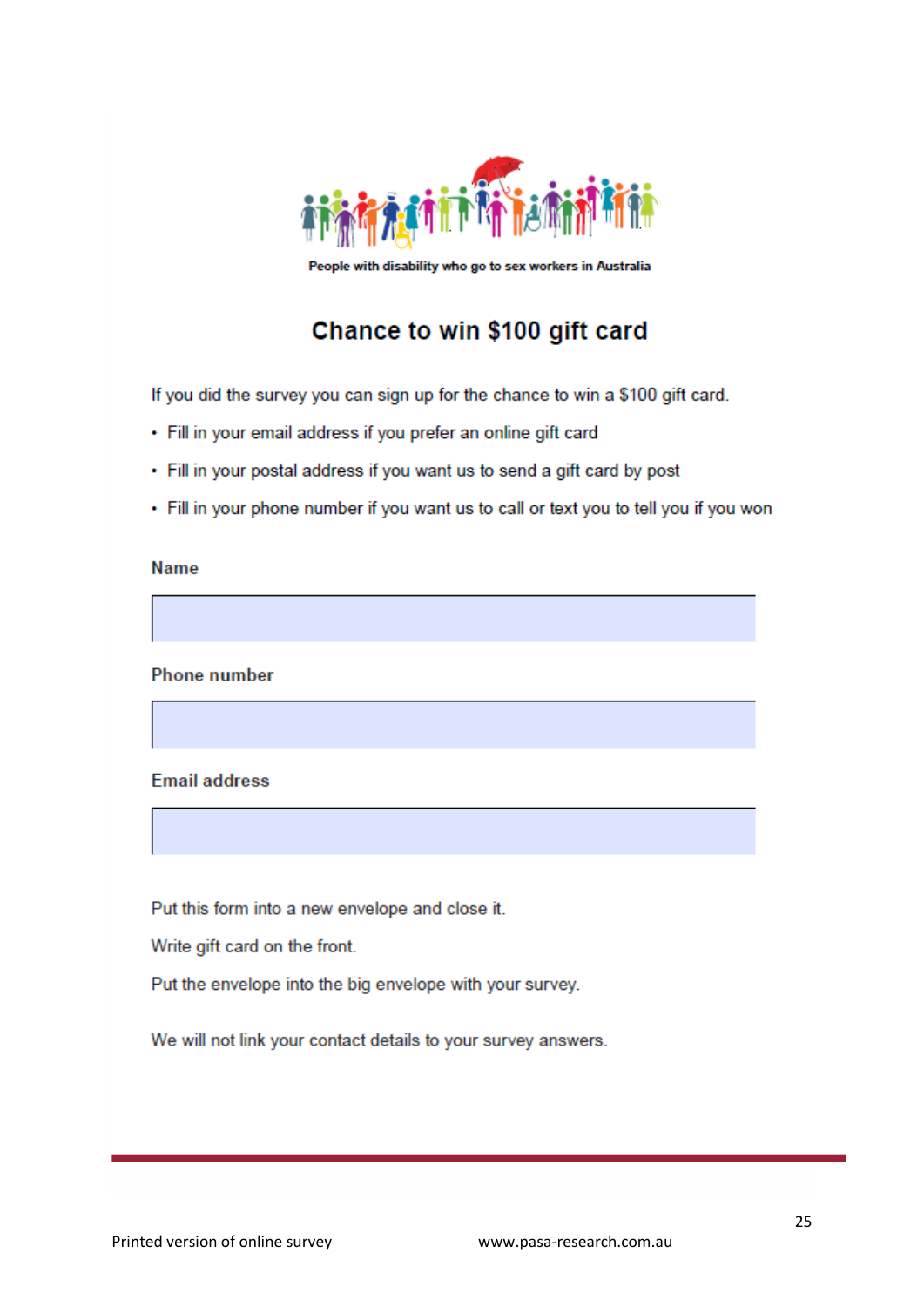

People with disability who go to sex workers in Australia

# Do you want to take part in the interview?

Rachel wants to talk to 10 to 20 people about how it is for them when they go to sex workers.

You might want to do the interview if

- You have been to many sex workers and have lots to tell
- You want to tell us things that were not in the survey
- You have more things to add to the survey

Rachel will call you within 7 days to let you know if you can take part in the survey.

You can ask her questions.

You can work out a date, time and place for the interview together.

Interviews can be done

- In person
- Over the phone
- Online on Zoom, Skype or Teams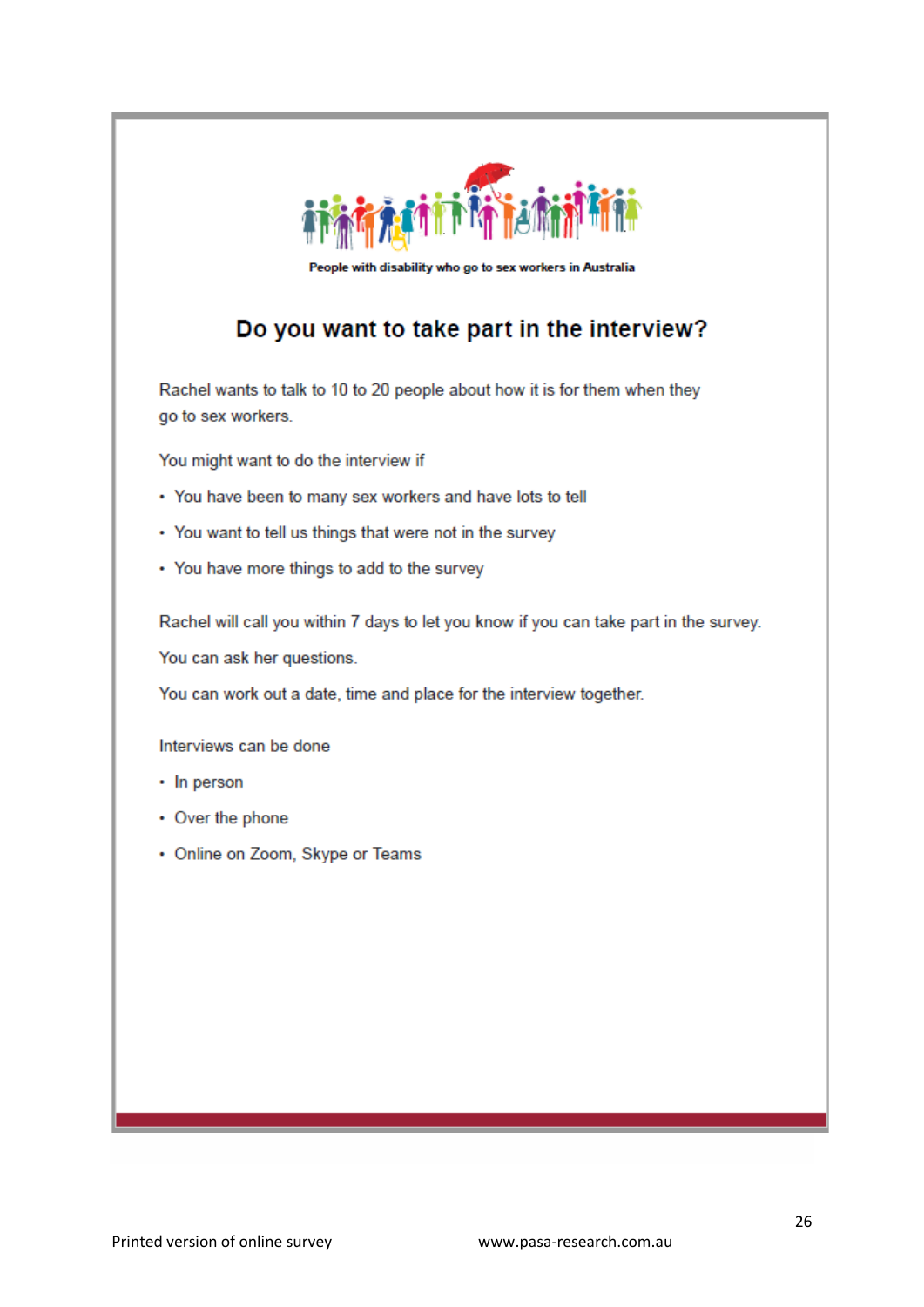| <b>Name</b> |                                                                                                                     |
|-------------|---------------------------------------------------------------------------------------------------------------------|
|             | <b>Phone number</b>                                                                                                 |
|             |                                                                                                                     |
|             | <b>Email address</b>                                                                                                |
|             | Your survey answers will not be linked to your name and contact details<br>Tick the State or Territory you live in. |
|             | Australian Capital Territory ACT                                                                                    |
|             | New South Wales NSW                                                                                                 |
|             | Northern Territory NT                                                                                               |
|             | Queensland QLD                                                                                                      |
|             | South Australia SA                                                                                                  |
|             | <b>Tasmania TAS</b>                                                                                                 |
|             | Western Australia WA                                                                                                |
|             | Victoria VIC                                                                                                        |